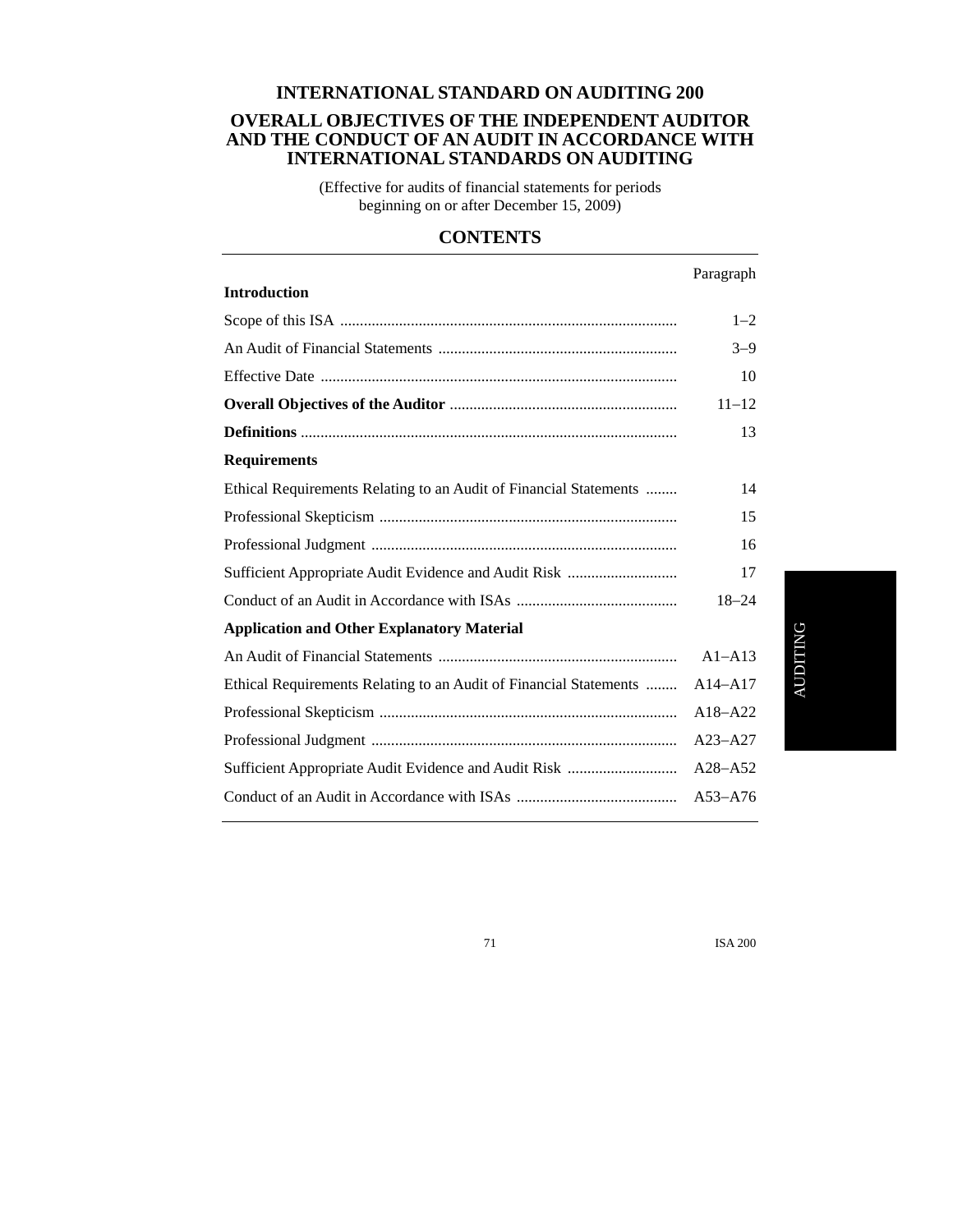# **Introduction**

# **Scope of this ISA**

- 1. This International Standard on Auditing (ISA) deals with the independent auditor's overall responsibilities when conducting an audit of financial statements in accordance with ISAs. Specifically, it sets out the overall objectives of the independent auditor, and explains the nature and scope of an audit designed to enable the independent auditor to meet those objectives. It also explains the scope, authority and structure of the ISAs, and includes requirements establishing the general responsibilities of the independent auditor applicable in all audits, including the obligation to comply with the ISAs. The independent auditor is referred to as "the auditor" hereafter.
- 2. ISAs are written in the context of an audit of financial statements by an auditor. They are to be adapted as necessary in the circumstances when applied to audits of other historical financial information. ISAs do not address the responsibilities of the auditor that may exist in legislation, regulation or otherwise in connection with, for example, the offering of securities to the public. Such responsibilities may differ from those established in the ISAs. Accordingly, while the auditor may find aspects of the ISAs helpful in such circumstances, it is the responsibility of the auditor to ensure compliance with all relevant legal, regulatory or professional obligations.

# **An Audit of Financial Statements**

- 3. The purpose of an audit is to enhance the degree of confidence of intended users in the financial statements. This is achieved by the expression of an opinion by the auditor on whether the financial statements are prepared, in all material respects, in accordance with an applicable financial reporting framework. In the case of most general purpose frameworks, that opinion is on whether the financial statements are presented fairly, in all material respects, or give a true and fair view in accordance with the framework. An audit conducted in accordance with ISAs and relevant ethical requirements enables the auditor to form that opinion. (Ref: Para. A1)
- 4. The financial statements subject to audit are those of the entity, prepared by management of the entity with oversight from those charged with governance. ISAs do not impose responsibilities on management or those charged with governance and do not override laws and regulations that govern their responsibilities. However, an audit in accordance with ISAs is conducted on the premise that management and, where appropriate, those charged with governance have acknowledged certain responsibilities that are fundamental to the conduct of the audit. The audit of the financial statements does not relieve management or those charged with governance of their responsibilities. (Ref: Para. A2–A11)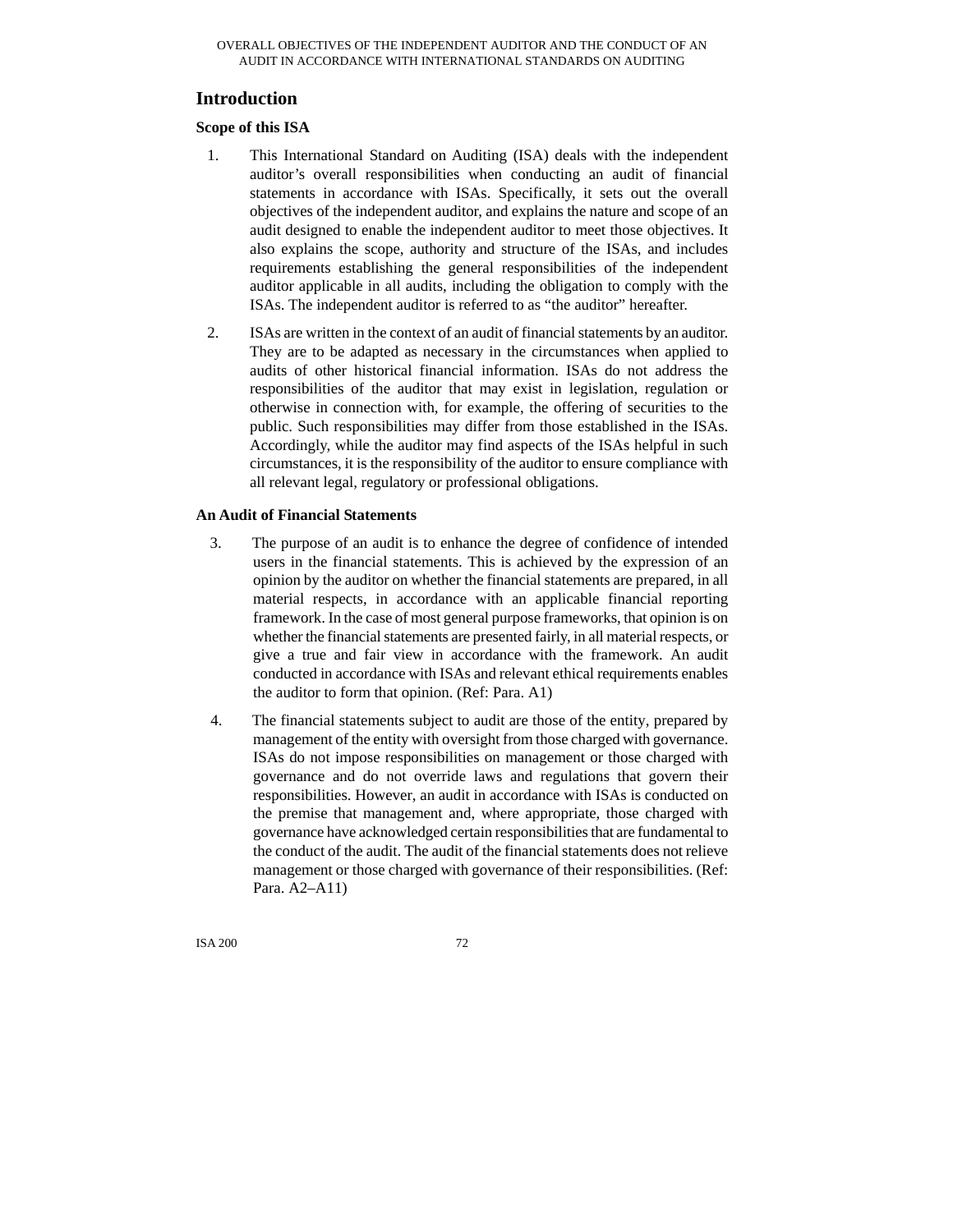- 5. As the basis for the auditor's opinion, ISAs require the auditor to obtain reasonable assurance about whether the financial statements as a whole are free from material misstatement, whether due to fraud or error. Reasonable assurance is a high level of assurance. It is obtained when the auditor has obtained sufficient appropriate audit evidence to reduce audit risk (that is, the risk that the auditor expresses an inappropriate opinion when the financial statements are materially misstated) to an acceptably low level. However, reasonable assurance is not an absolute level of assurance, because there are inherent limitations of an audit which result in most of the audit evidence on which the auditor draws conclusions and bases the auditor's opinion being persuasive rather than conclusive. (Ref: Para. A28–A52)
- 6. The concept of materiality is applied by the auditor both in planning and performing the audit, and in evaluating the effect of identified misstatements on the audit and of uncorrected misstatements, if any, on the financial statements.<sup>1</sup> In general, misstatements, including omissions, are considered to be material if, individually or in the aggregate, they could reasonably be expected to influence the economic decisions of users taken on the basis of the financial statements. Judgments about materiality are made in the light of surrounding circumstances, and are affected by the auditor's perception of the financial information needs of users of the financial statements, and by the size or nature of a misstatement, or a combination of both. The auditor's opinion deals with the financial statements as a whole and therefore the auditor is not responsible for the detection of misstatements that are not material to the financial statements as a whole.
- 7. The ISAs contain objectives, requirements and application and other explanatory material that are designed to support the auditor in obtaining reasonable assurance. The ISAs require that the auditor exercise professional judgment and maintain professional skepticism throughout the planning and performance of the audit and, among other things:
	- Identify and assess risks of material misstatement, whether due to fraud or error, based on an understanding of the entity and its environment, including the entity's internal control.
	- Obtain sufficient appropriate audit evidence about whether material misstatements exist, through designing and implementing appropriate responses to the assessed risks.
	- Form an opinion on the financial statements based on conclusions drawn from the audit evidence obtained.

 $\frac{1}{1}$ 

AUDITING **AUDITING** 

ISA 320, "Materiality in Planning and Performing an Audit" and ISA 450, "Evaluation of Misstatements Identified during the Audit."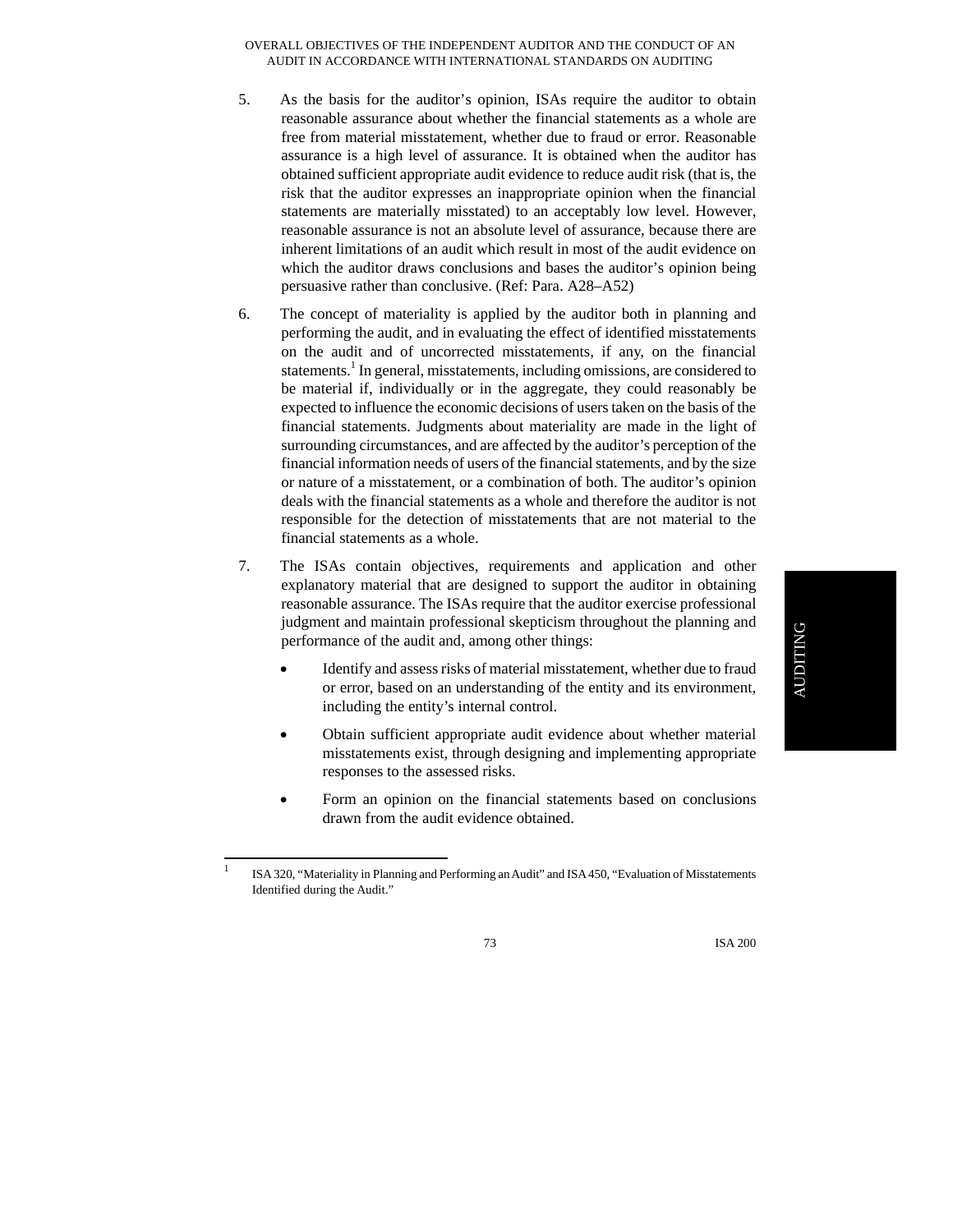- 8. The form of opinion expressed by the auditor will depend upon the applicable financial reporting framework and any applicable law or regulation. (Ref: Para. A12–A13)
- 9. The auditor may also have certain other communication and reporting responsibilities to users, management, those charged with governance, or parties outside the entity, in relation to matters arising from the audit. These may be established by the ISAs or by applicable law or regulation.<sup>2</sup>

# **Effective Date**

10. This ISA is effective for audits of financial statements for periods beginning on or after December 15, 2009.

# **Overall Objectives of the Auditor**

- 11. In conducting an audit of financial statements, the overall objectives of the auditor are:
	- (a) To obtain reasonable assurance about whether the financial statements as a whole are free from material misstatement, whether due to fraud or error, thereby enabling the auditor to express an opinion on whether the financial statements are prepared, in all material respects, in accordance with an applicable financial reporting framework; and
	- (b) To report on the financial statements, and communicate as required by the ISAs, in accordance with the auditor's findings.
- 12. In all cases when reasonable assurance cannot be obtained and a qualified opinion in the auditor's report is insufficient in the circumstances for purposes of reporting to the intended users of the financial statements, the ISAs require that the auditor disclaim an opinion or withdraw (or resign) $3$  from the engagement, where withdrawal is possible under applicable law or regulation.

# **Definitions**

- 13. For purposes of the ISAs, the following terms have the meanings attributed below:
	- (a) Applicable financial reporting framework The financial reporting framework adopted by management and, where appropriate, those charged with governance in the preparation of the financial statements that is acceptable in view of the nature of the entity and the objective of the financial statements, or that is required by law or regulation.

 $\frac{1}{2}$  See, for example, ISA 260, "Communication with Those Charged with Governance;" and ISA 240, "The Auditor's Responsibilities Relating to Fraud in an Audit of Financial Statements," paragraph 43.

<sup>3</sup> In the ISAs, only the term "withdrawal" is used.

ISA 200 74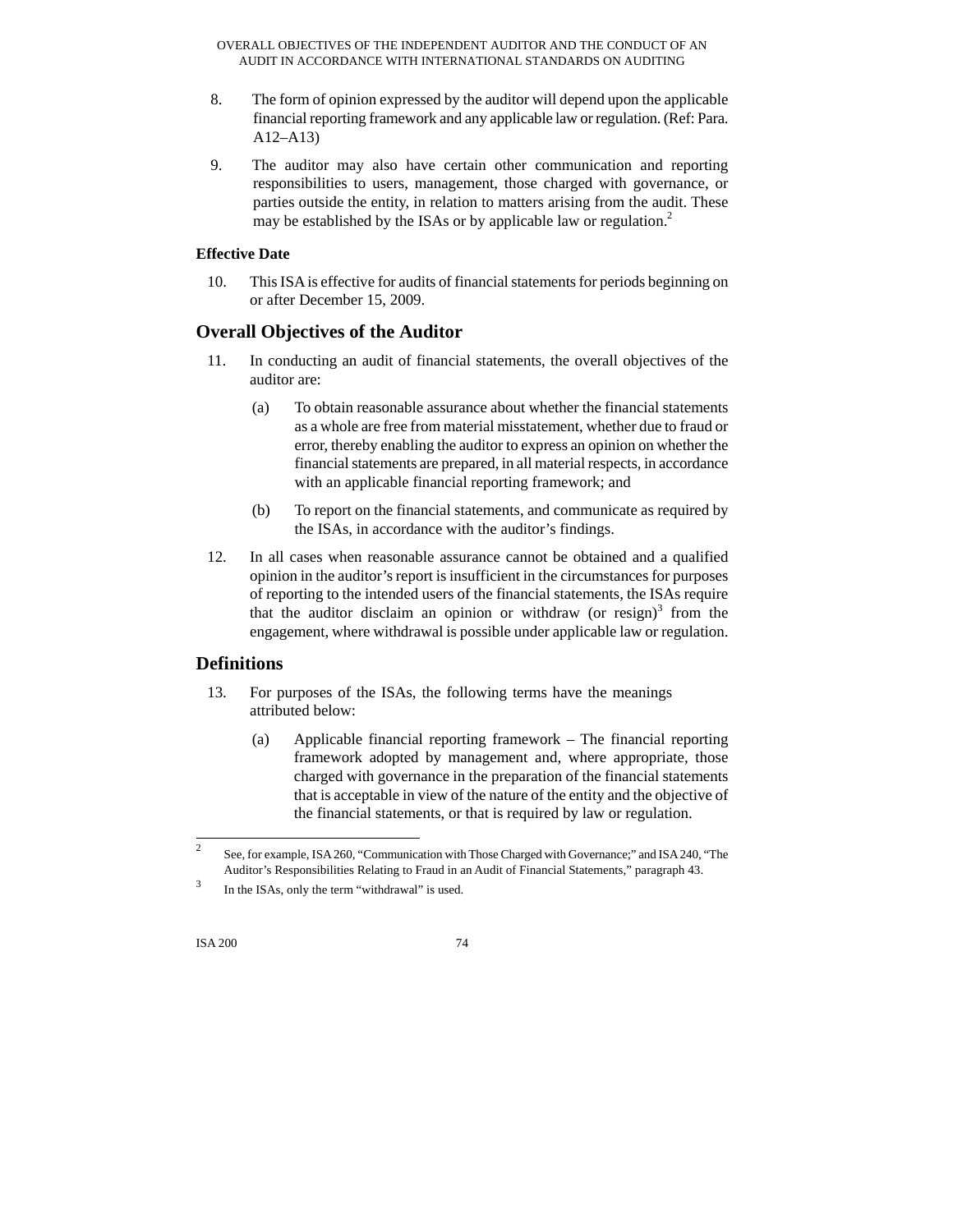The term "fair presentation framework" is used to refer to a financial reporting framework that requires compliance with the requirements of the framework and:

- (i) Acknowledges explicitly or implicitly that, to achieve fair presentation of the financial statements, it may be necessary for management to provide disclosures beyond those specifically required by the framework; or
- (ii) Acknowledges explicitly that it may be necessary for management to depart from a requirement of the framework to achieve fair presentation of the financial statements. Such departures are expected to be necessary only in extremely rare circumstances.

The term "compliance framework" is used to refer to a financial reporting framework that requires compliance with the requirements of the framework, but does not contain the acknowledgements in (i) or (ii) above.

- (b) Audit evidence Information used by the auditor in arriving at the conclusions on which the auditor's opinion is based. Audit evidence includes both information contained in the accounting records underlying the financial statements and other information. For purposes of the ISAs:
	- (i) Sufficiency of audit evidence is the measure of the quantity of audit evidence. The quantity of the audit evidence needed is affected by the auditor's assessment of the risks of material misstatement and also by the quality of such audit evidence.
	- (ii) Appropriateness of audit evidence is the measure of the quality of audit evidence; that is, its relevance and its reliability in providing support for the conclusions on which the auditor's opinion is based.
- (c) Audit risk The risk that the auditor expresses an inappropriate audit opinion when the financial statements are materially misstated. Audit risk is a function of the risks of material misstatement and detection risk.
- (d) Auditor The person or persons conducting the audit, usually the engagement partner or other members of the engagement team, or, as applicable, the firm. Where an ISA expressly intends that a requirement or responsibility be fulfilled by the engagement partner, the term "engagement partner" rather than "auditor" is used. "Engagement partner" and "firm" are to be read as referring to their public sector equivalents where relevant.
- (e) Detection risk The risk that the procedures performed by the auditor to reduce audit risk to an acceptably low level will not detect a misstatement that exists and that could be material, either individually or when aggregated with other misstatements.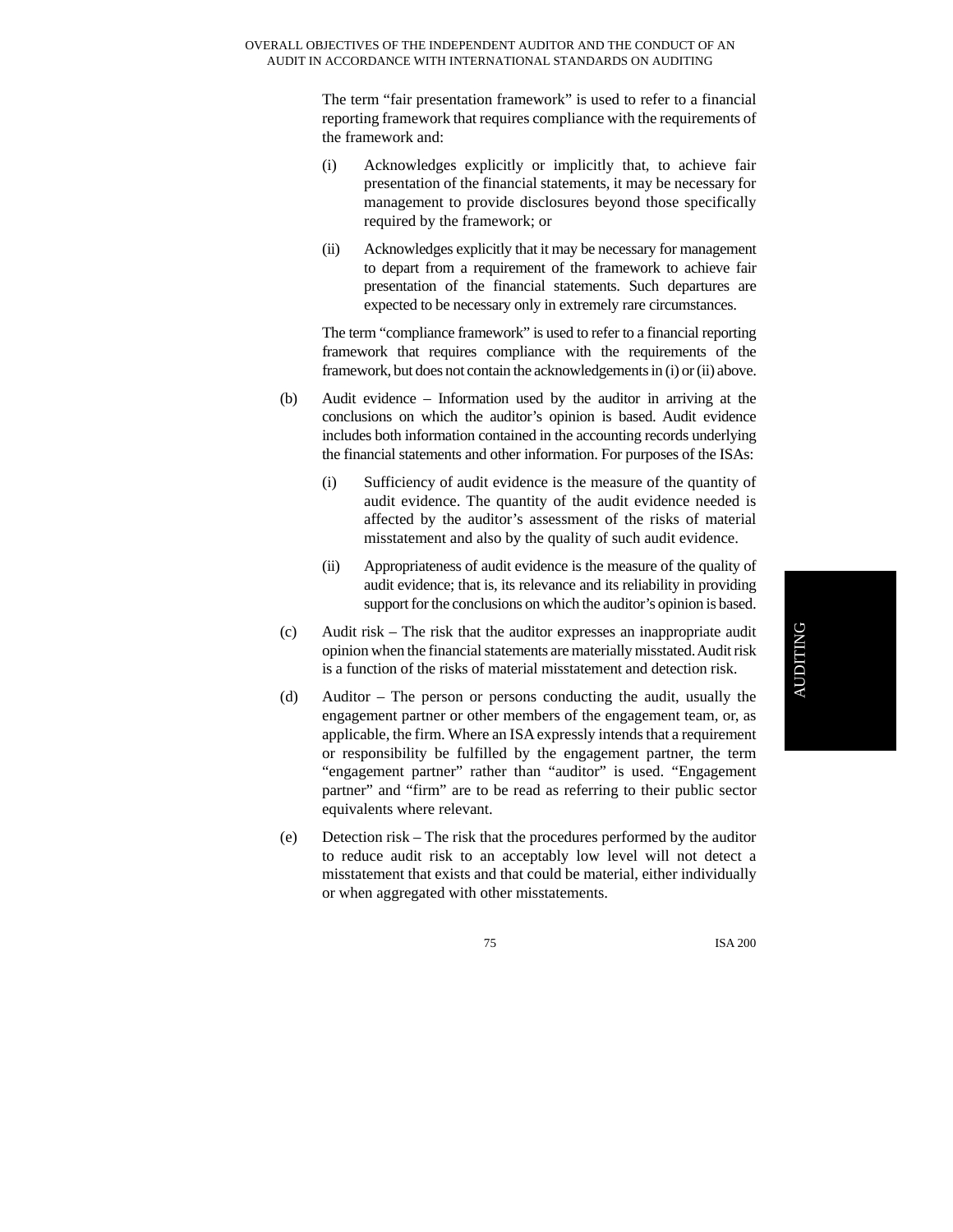- (f) Financial statements A structured representation of historical financial information, including related notes, intended to communicate an entity's economic resources or obligations at a point in time or the changes therein for a period of time in accordance with a financial reporting framework. The related notes ordinarily comprise a summary of significant accounting policies and other explanatory information. The term "financial statements" ordinarily refers to a complete set of financial statements as determined by the requirements of the applicable financial reporting framework, but can also refer to a single financial statement.
- (g) Historical financial information Information expressed in financial terms in relation to a particular entity, derived primarily from that entity's accounting system, about economic events occurring in past time periods or about economic conditions or circumstances at points in time in the past.
- (h) Management The person(s) with executive responsibility for the conduct of the entity's operations. For some entities in some jurisdictions, management includes some or all of those charged with governance, for example, executive members of a governance board, or an owner-manager.
- (i) Misstatement A difference between the amount, classification, presentation, or disclosure of a reported financial statement item and the amount, classification, presentation, or disclosure that is required for the item to be in accordance with the applicable financial reporting framework. Misstatements can arise from error or fraud.

Where the auditor expresses an opinion on whether the financial statements are presented fairly, in all material respects, or give a true and fair view, misstatements also include those adjustments of amounts, classifications, presentation, or disclosures that, in the auditor's judgment, are necessary for the financial statements to be presented fairly, in all material respects, or to give a true and fair view.

- (j) Premise, relating to the responsibilities of management and, where appropriate, those charged with governance, on which an audit is conducted – That management and, where appropriate, those charged with governance have acknowledged and understand that they have the following responsibilities that are fundamental to the conduct of an audit in accordance with ISAs. That is, responsibility:
	- (i) For the preparation of the financial statements in accordance with the applicable financial reporting framework, including, where relevant, their fair presentation;
	- (ii) For such internal control as management and, where appropriate, those charged with governance determine is necessary to enable the preparation of financial statements that are free from material misstatement, whether due to fraud or error; and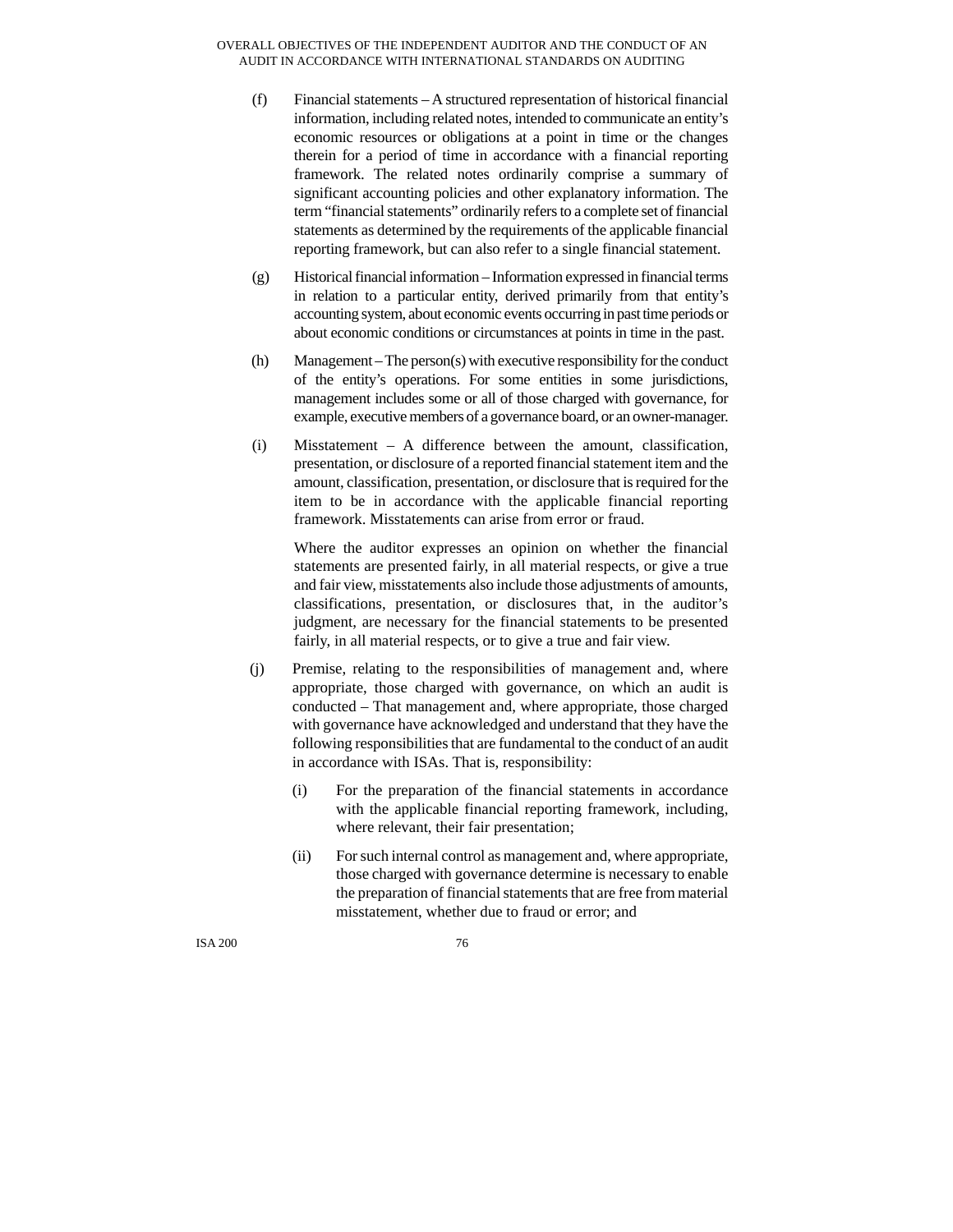- (iii) To provide the auditor with:
	- a. Access to all information of which management and, where appropriate, those charged with governance are aware that is relevant to the preparation of the financial statements such as records, documentation and other matters;
	- b. Additional information that the auditor may request from management and, where appropriate, those charged with governance for the purpose of the audit; and
	- c. Unrestricted access to persons within the entity from whom the auditor determines it necessary to obtain audit evidence.

In the case of a fair presentation framework, (i) above may be restated as "for the preparation and *fair* presentation of the financial statements in accordance with the financial reporting framework," or "for the preparation of financial statements *that give a true and fair view* in accordance with the financial reporting framework."

The "premise, relating to the responsibilities of management and, where appropriate, those charged with governance, on which an audit is conducted" may also be referred to as the "premise."

- (k) Professional judgment The application of relevant training, knowledge and experience, within the context provided by auditing, accounting and ethical standards, in making informed decisions about the courses of action that are appropriate in the circumstances of the audit engagement.
- (l) Professional skepticism An attitude that includes a questioning mind, being alert to conditions which may indicate possible misstatement due to error or fraud, and a critical assessment of audit evidence.
- (m) Reasonable assurance In the context of an audit of financial statements, a high, but not absolute, level of assurance.
- (n) Risk of material misstatement The risk that the financial statements are materially misstated prior to audit. This consists of two components, described as follows at the assertion level:
	- (i) Inherent risk The susceptibility of an assertion about a class of transaction, account balance or disclosure to a misstatement that could be material, either individually or when aggregated with other misstatements, before consideration of any related controls.
	- (ii) Control risk The risk that a misstatement that could occur in an assertion about a class of transaction, account balance or disclosure and that could be material, either individually or when aggregated with other misstatements, will not be prevented, or detected and corrected, on a timely basis by the entity's internal control.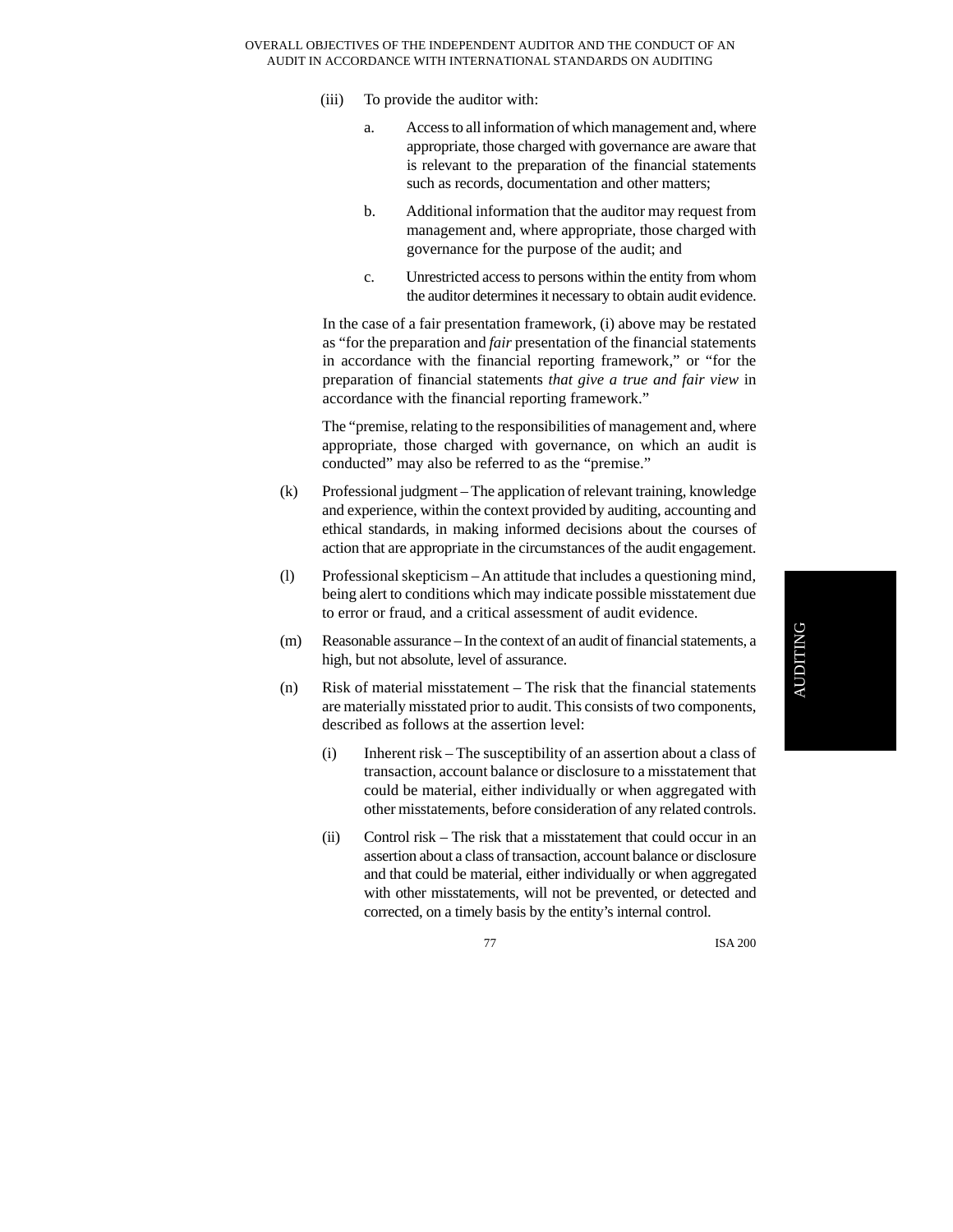(o) Those charged with governance – The person(s) or organization(s) (for example, a corporate trustee) with responsibility for overseeing the strategic direction of the entity and obligations related to the accountability of the entity. This includes overseeing the financial reporting process. For some entities in some jurisdictions, those charged with governance may include management personnel, for example, executive members of a governance board of a private or public sector entity, or an owner-manager.

# **Requirements**

## **Ethical Requirements Relating to an Audit of Financial Statements**

14. The auditor shall comply with relevant ethical requirements, including those pertaining to independence, relating to financial statement audit engagements. (Ref: Para. A14**–**A17)

# **Professional Skepticism**

15. The auditor shall plan and perform an audit with professional skepticism recognizing that circumstances may exist that cause the financial statements to be materially misstated. (Ref: Para. A18–A22)

#### **Professional Judgment**

16. The auditor shall exercise professional judgment in planning and performing an audit of financial statements. (Ref: Para. A23–A27)

# **Sufficient Appropriate Audit Evidence and Audit Risk**

17. To obtain reasonable assurance, the auditor shall obtain sufficient appropriate audit evidence to reduce audit risk to an acceptably low level and thereby enable the auditor to draw reasonable conclusions on which to base the auditor's opinion. (Ref: Para. A28–A52)

## **Conduct of an Audit in Accordance with ISAs**

*Complying with ISAs Relevant to the Audit* 

- 18. The auditor shall comply with all ISAs relevant to the audit. An ISA is relevant to the audit when the ISA is in effect and the circumstances addressed by the ISA exist. (Ref: Para. A53–A57)
- 19. The auditor shall have an understanding of the entire text of an ISA, including its application and other explanatory material, to understand its objectives and to apply its requirements properly. (Ref: Para. A58–A66)
- 20. The auditor shall not represent compliance with ISAs in the auditor's report unless the auditor has complied with the requirements of this ISA and all other ISAs relevant to the audit.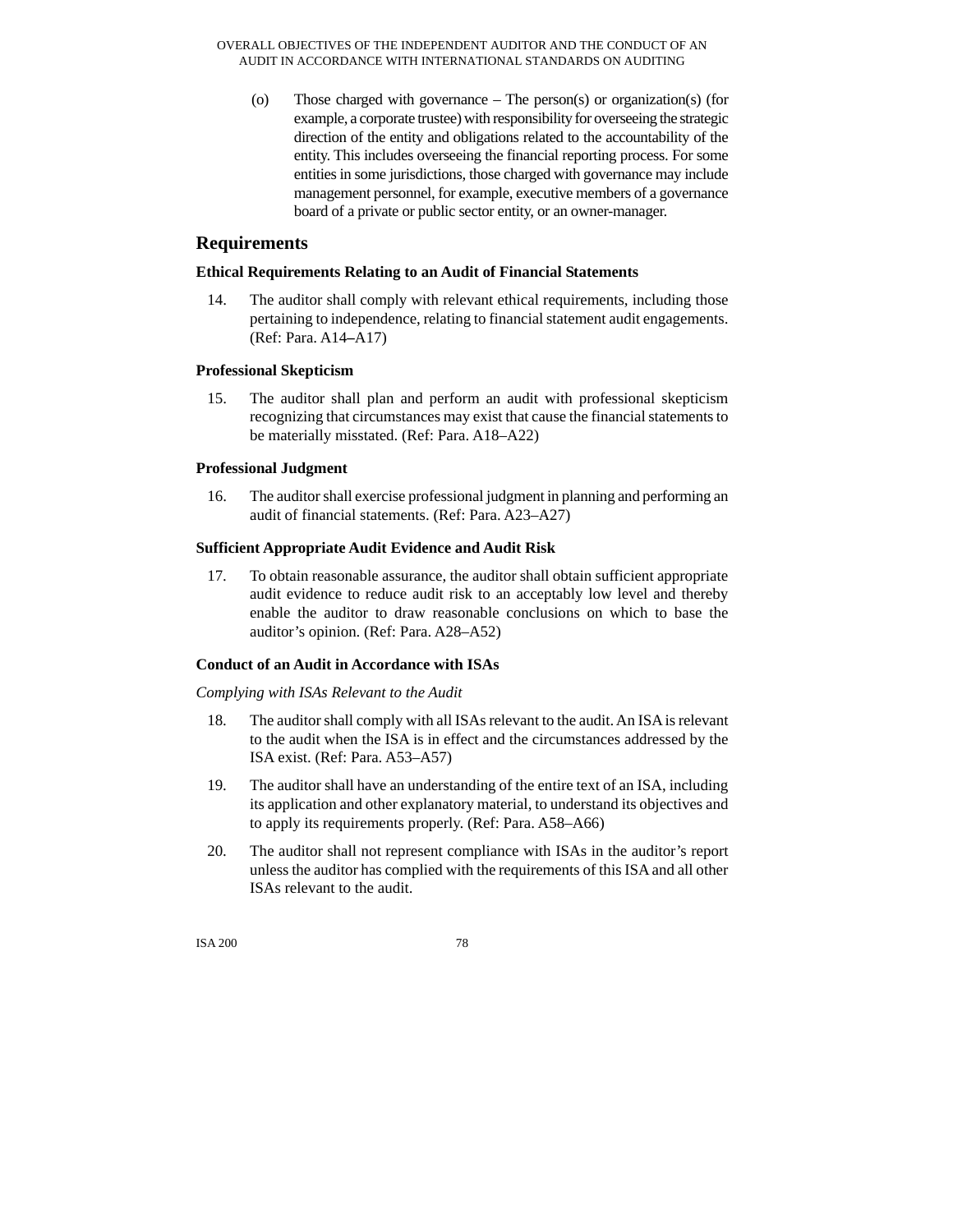# *Objectives Stated in Individual ISAs*

- 21. To achieve the overall objectives of the auditor, the auditor shall use the objectives stated in relevant ISAs in planning and performing the audit, having regard to the interrelationships among the ISAs, to: (Ref: Para. A67–A69)
	- (a) Determine whether any audit procedures in addition to those required by the ISAs are necessary in pursuance of the objectives stated in the ISAs; and (Ref: Para. A70)
	- (b) Evaluate whether sufficient appropriate audit evidence has been obtained. (Ref: Para. A71)

# *Complying with Relevant Requirements*

- 22. Subject to paragraph 23, the auditor shall comply with each requirement of an ISA unless, in the circumstances of the audit:
	- (a) The entire ISA is not relevant; or
	- (b) The requirement is not relevant because it is conditional and the condition does not exist. (Ref: Para. A72–A73)
- 23. In exceptional circumstances, the auditor may judge it necessary to depart from a relevant requirement in an ISA. In such circumstances, the auditor shall perform alternative audit procedures to achieve the aim of that requirement. The need for the auditor to depart from a relevant requirement is expected to arise only where the requirement is for a specific procedure to be performed and, in the specific circumstances of the audit, that procedure would be ineffective in achieving the aim of the requirement. (Ref: Para. A74)

# *Failure to Achieve an Objective*

24. If an objective in a relevant ISA cannot be achieved, the auditor shall evaluate whether this prevents the auditor from achieving the overall objectives of the auditor and thereby requires the auditor, in accordance with the ISAs, to modify the auditor's opinion or withdraw from the engagement (where withdrawal is possible under applicable law or regulation). Failure to achieve an objective represents a significant matter requiring documentation in accordance with ISA 230.<sup>4</sup> (Ref: Para. A75–A76)

 $\frac{1}{4}$ ISA 230, "Audit Documentation," paragraph 8(c).



AUDITING **AUDITING**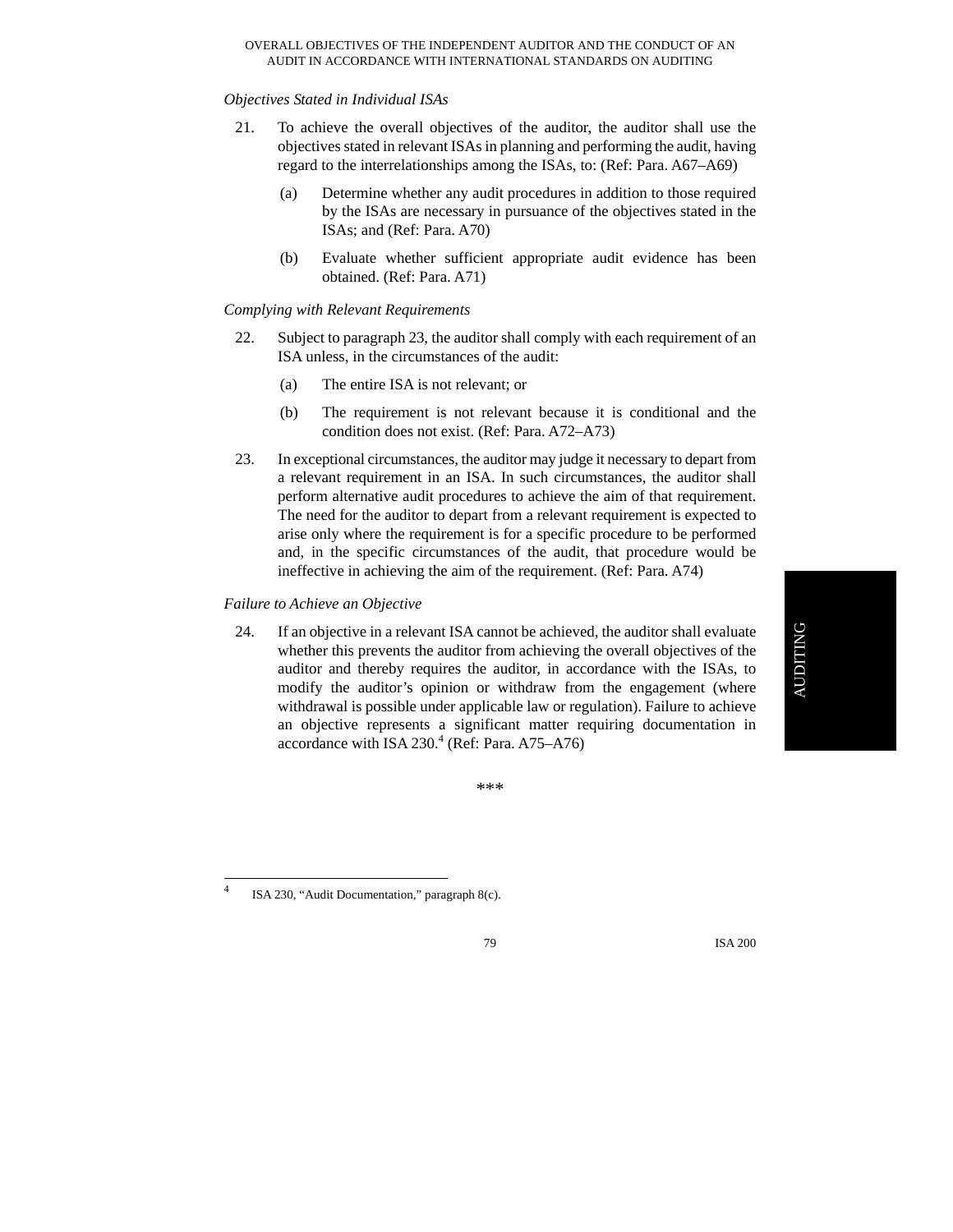# **Application and Other Explanatory Material**

# **An Audit of Financial Statements**

*Scope of the Audit* (Ref: Para. 3)

A1. The auditor's opinion on the financial statements deals with whether the financial statements are prepared, in all material respects, in accordance with the applicable financial reporting framework. Such an opinion is common to all audits of financial statements. The auditor's opinion therefore does not assure, for example, the future viability of the entity nor the efficiency or effectiveness with which management has conducted the affairs of the entity. In some jurisdictions, however, applicable law or regulation may require auditors to provide opinions on other specific matters, such as the effectiveness of internal control, or the consistency of a separate management report with the financial statements. While the ISAs include requirements and guidance in relation to such matters to the extent that they are relevant to forming an opinion on the financial statements, the auditor would be required to undertake further work if the auditor had additional responsibilities to provide such opinions.

# *Preparation of the Financial Statements* (Ref: Para. 4)

- A2. Law or regulation may establish the responsibilities of management and, where appropriate, those charged with governance in relation to financial reporting. However, the extent of these responsibilities, or the way in which they are described, may differ across jurisdictions. Despite these differences, an audit in accordance with ISAs is conducted on the premise that management and, where appropriate, those charged with governance have acknowledged and understand that they have responsibility:
	- (a) For the preparation of the financial statements in accordance with the applicable financial reporting framework, including, where relevant, their fair presentation;
	- (b) For such internal control as management and, where appropriate, those charged with governance determine is necessary to enable the preparation of financial statements that are free from material misstatement, whether due to fraud or error; and
	- (c) To provide the auditor with:
		- (i) Access to all information of which management and, where appropriate, those charged with governance are aware that is relevant to the preparation of the financial statements such as records, documentation and other matters;
		- (ii) Additional information that the auditor may request from management and, where appropriate, those charged with governance for the purpose of the audit; and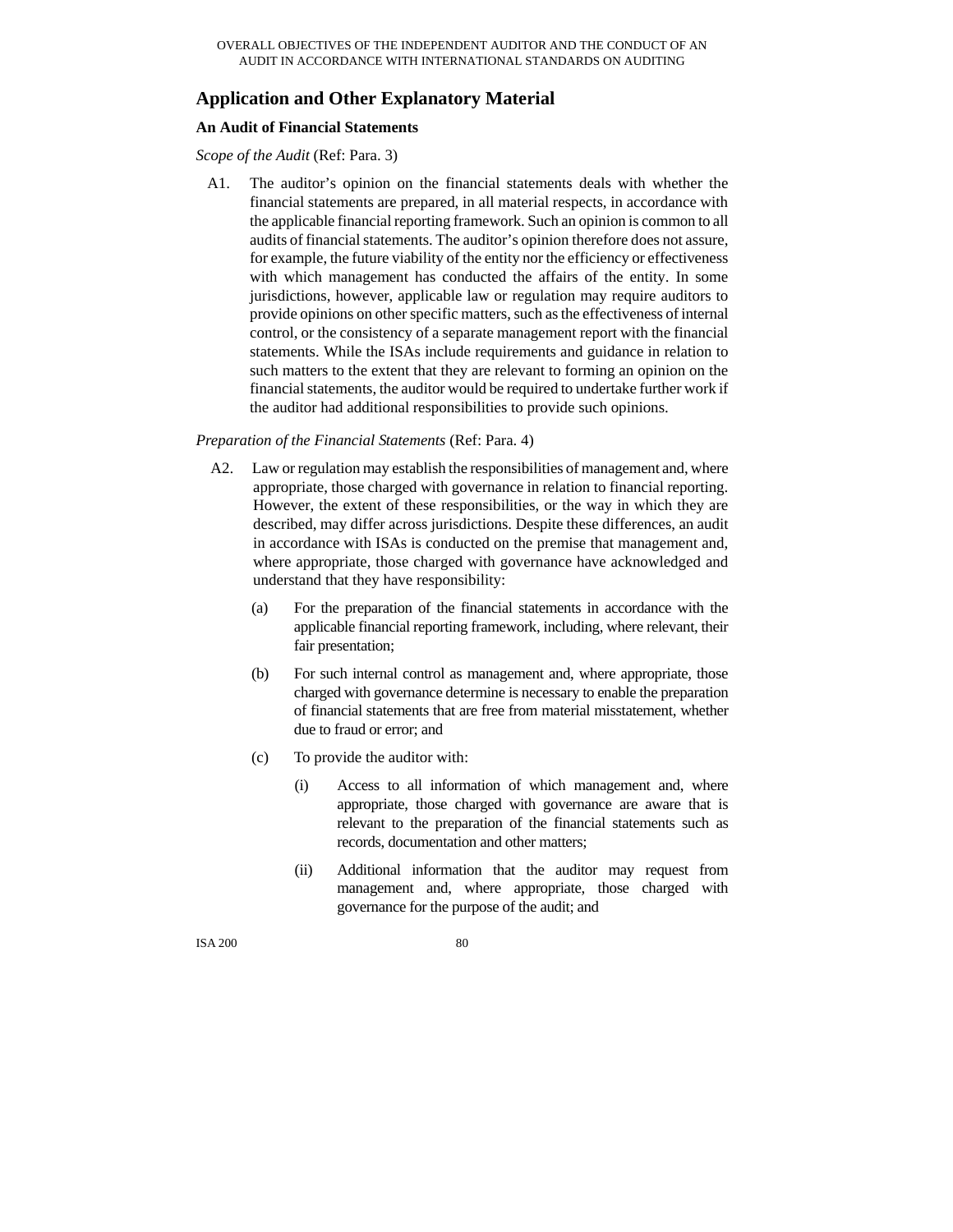- (iii) Unrestricted access to persons within the entity from whom the auditor determines it necessary to obtain audit evidence.
- A3. The preparation of the financial statements by management and, where appropriate, those charged with governance requires:
	- The identification of the applicable financial reporting framework, in the context of any relevant laws or regulations.
	- The preparation of the financial statements in accordance with that framework.
	- The inclusion of an adequate description of that framework in the financial statements.

The preparation of the financial statements requires management to exercise judgment in making accounting estimates that are reasonable in the circumstances, as well as to select and apply appropriate accounting policies. These judgments are made in the context of the applicable financial reporting framework.

- A4. The financial statements may be prepared in accordance with a financial reporting framework designed to meet:
	- The common financial information needs of a wide range of users (that is, "general purpose financial statements"); or
	- The financial information needs of specific users (that is, "special purpose financial statements").
- A5. The applicable financial reporting framework often encompasses financial reporting standards established by an authorized or recognized standards setting organization, or legislative or regulatory requirements. In some cases, the financial reporting framework may encompass both financial reporting standards established by an authorized or recognized standards setting organization and legislative or regulatory requirements. Other sources may provide direction on the application of the applicable financial reporting framework. In some cases, the applicable financial reporting framework may encompass such other sources, or may even consist only of such sources. Such other sources may include:
	- The legal and ethical environment, including statutes, regulations, court decisions, and professional ethical obligations in relation to accounting matters;
	- Published accounting interpretations of varying authority issued by standards setting, professional or regulatory organizations;
	- Published views of varying authority on emerging accounting issues issued by standards setting, professional or regulatory organizations;
	- General and industry practices widely recognized and prevalent; and

AUDITING **AUDITING**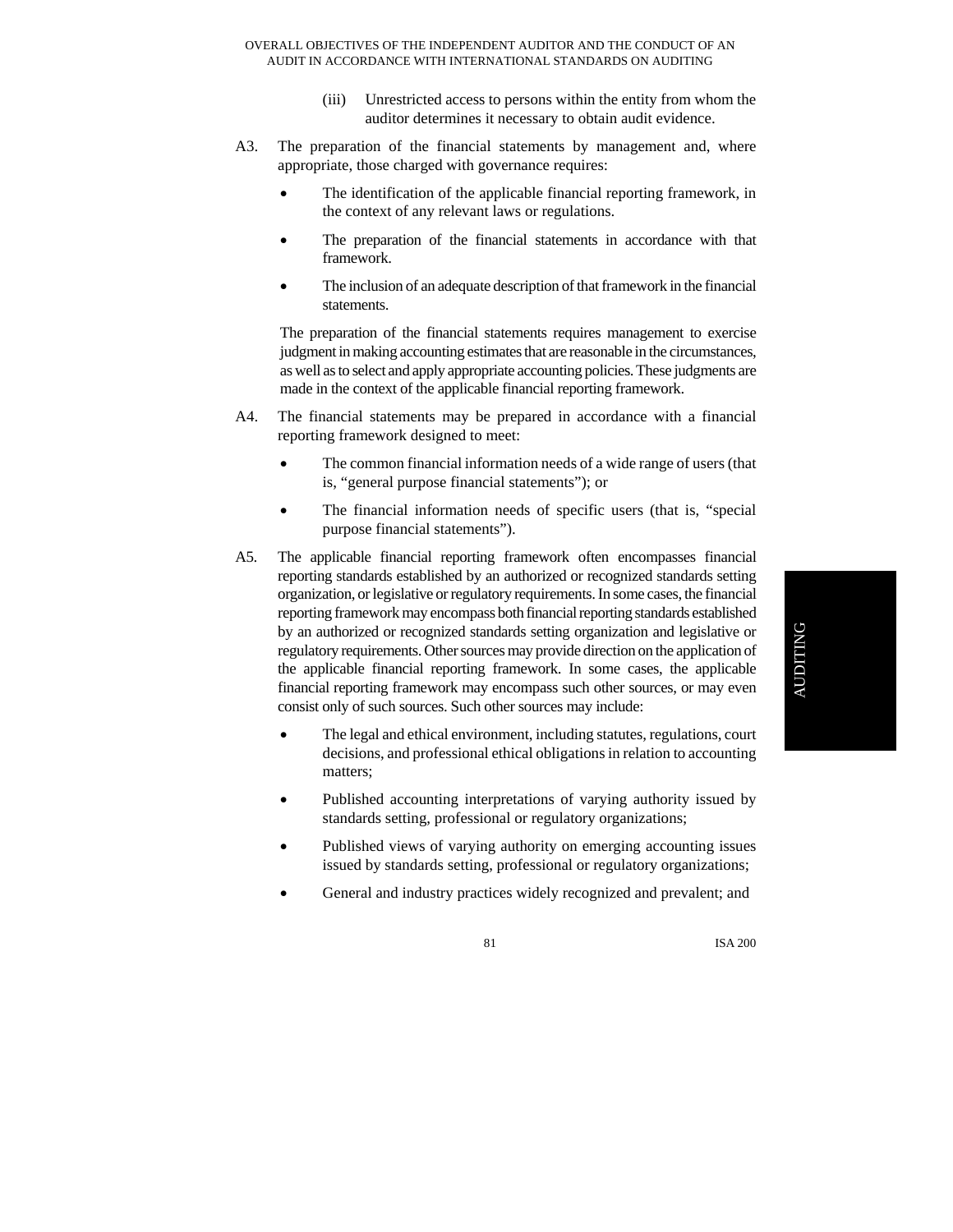Accounting literature.

 Where conflicts exist between the financial reporting framework and the sources from which direction on its application may be obtained, or among the sources that encompass the financial reporting framework, the source with the highest authority prevails.

- A6. The requirements of the applicable financial reporting framework determine the form and content of the financial statements. Although the framework may not specify how to account for or disclose all transactions or events, it ordinarily embodies sufficient broad principles that can serve as a basis for developing and applying accounting policies that are consistent with the concepts underlying the requirements of the framework.
- A7. Some financial reporting frameworks are fair presentation frameworks, while others are compliance frameworks. Financial reporting frameworks that encompass primarily the financial reporting standards established by an organization that is authorized or recognized to promulgate standards to be used by entities for preparing general purpose financial statements are often designed to achieve fair presentation, for example, International Financial Reporting Standards (IFRSs) issued by the International Accounting Standards Board (IASB).
- A8. The requirements of the applicable financial reporting framework also determine what constitutes a complete set of financial statements. In the case of many frameworks, financial statements are intended to provide information about the financial position, financial performance and cash flows of an entity. For such frameworks, a complete set of financial statements would include a balance sheet; an income statement; a statement of changes in equity; a cash flow statement; and related notes. For some other financial reporting frameworks, a single financial statement and the related notes might constitute a complete set of financial statements:
	- For example, the International Public Sector Accounting Standard (IPSAS), "Financial Reporting Under the Cash Basis of Accounting" issued by the International Public Sector Accounting Standards Board states that the primary financial statement is a statement of cash receipts and payments when a public sector entity prepares its financial statements in accordance with that IPSAS.
	- Other examples of a single financial statement, each of which would include related notes, are:
		- Balance sheet.
		- Statement of income or statement of operations.
		- Statement of retained earnings.
		- Statement of cash flows.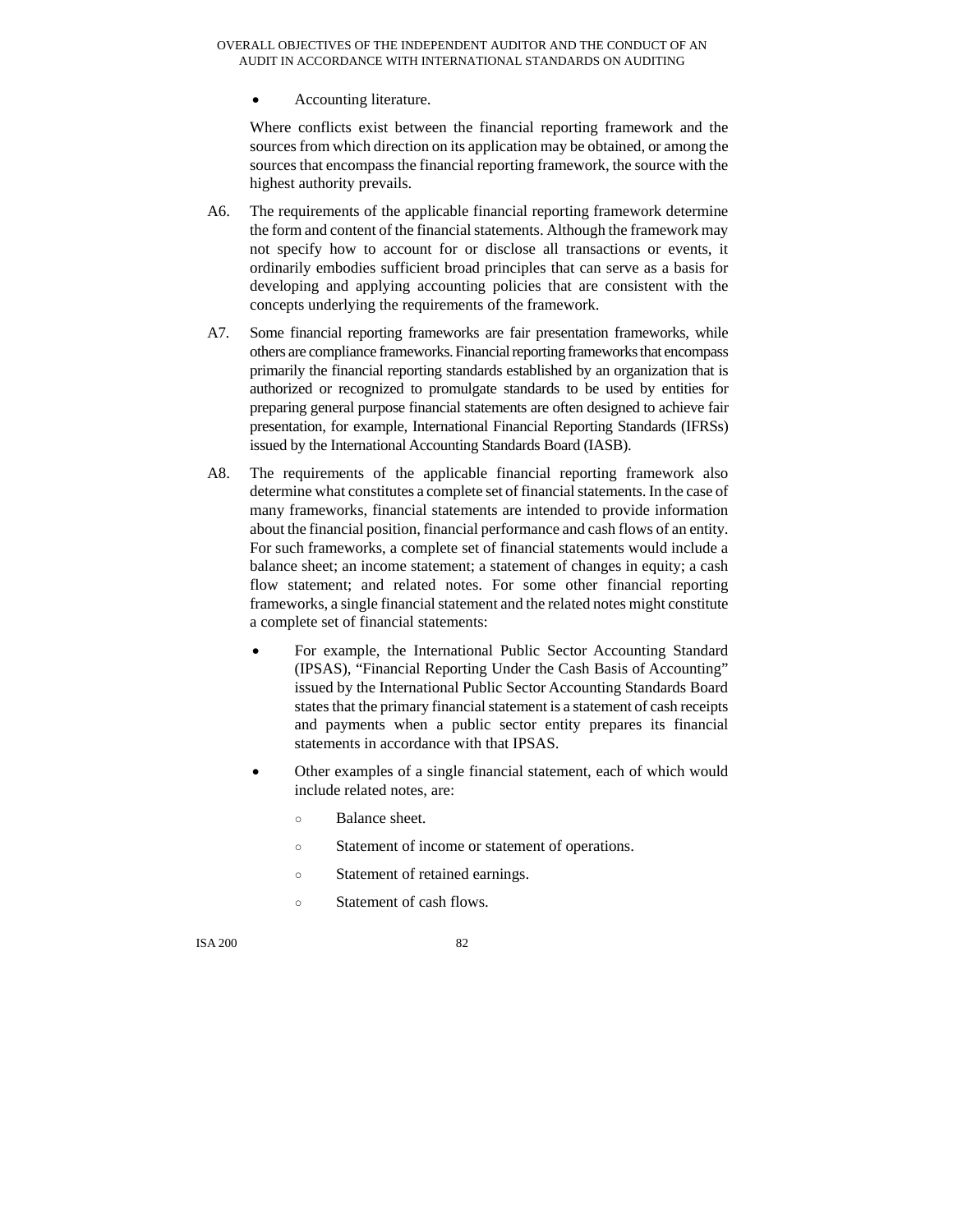- Statement of assets and liabilities that does not include owner's equity.
- Statement of changes in owners' equity.
- Statement of revenue and expenses.
- Statement of operations by product lines.
- A9. ISA 210 establishes requirements and provides guidance on determining the acceptability of the applicable financial reporting framework.<sup>5</sup> ISA 800 deals with special considerations when financial statements are prepared in accordance with a special purpose framework.<sup>6</sup>
- A10. Because of the significance of the premise to the conduct of an audit, the auditor is required to obtain the agreement of management and, where appropriate, those charged with governance that they acknowledge and understand that they have the responsibilities set out in paragraph A2 as a precondition for accepting the audit engagement.<sup>7</sup>

#### Considerations Specific to Audits in the Public Sector

A11. The mandates for audits of the financial statements of public sector entities may be broader than those of other entities. As a result, the premise, relating to management's responsibilities, on which an audit of the financial statements of a public sector entity is conducted may include additional responsibilities, such as the responsibility for the execution of transactions and events in accordance with law, regulation or other authority.<sup>8</sup>

# *Form of the Auditor's Opinion* (Ref: Para. 8)

A12. The opinion expressed by the auditor is on whether the financial statements are prepared, in all material respects, in accordance with the applicable financial reporting framework. The form of the auditor's opinion, however, will depend upon the applicable financial reporting framework and any applicable law or regulation. Most financial reporting frameworks include requirements relating to the presentation of the financial statements; for such frameworks, *preparation* of the financial statements in accordance with the applicable financial reporting framework includes *presentation*.

# AUDITING **AUDITING**

 ISA 210, paragraph 6(b). 8

See paragraph A57.

 5 ISA 210, "Agreeing the Terms of Audit Engagements," paragraph 6(a).

<sup>6</sup> ISA 800, "Special Considerations—Audits of Financial Statements Prepared in Accordance with Special Purpose Frameworks," paragraph 8. 7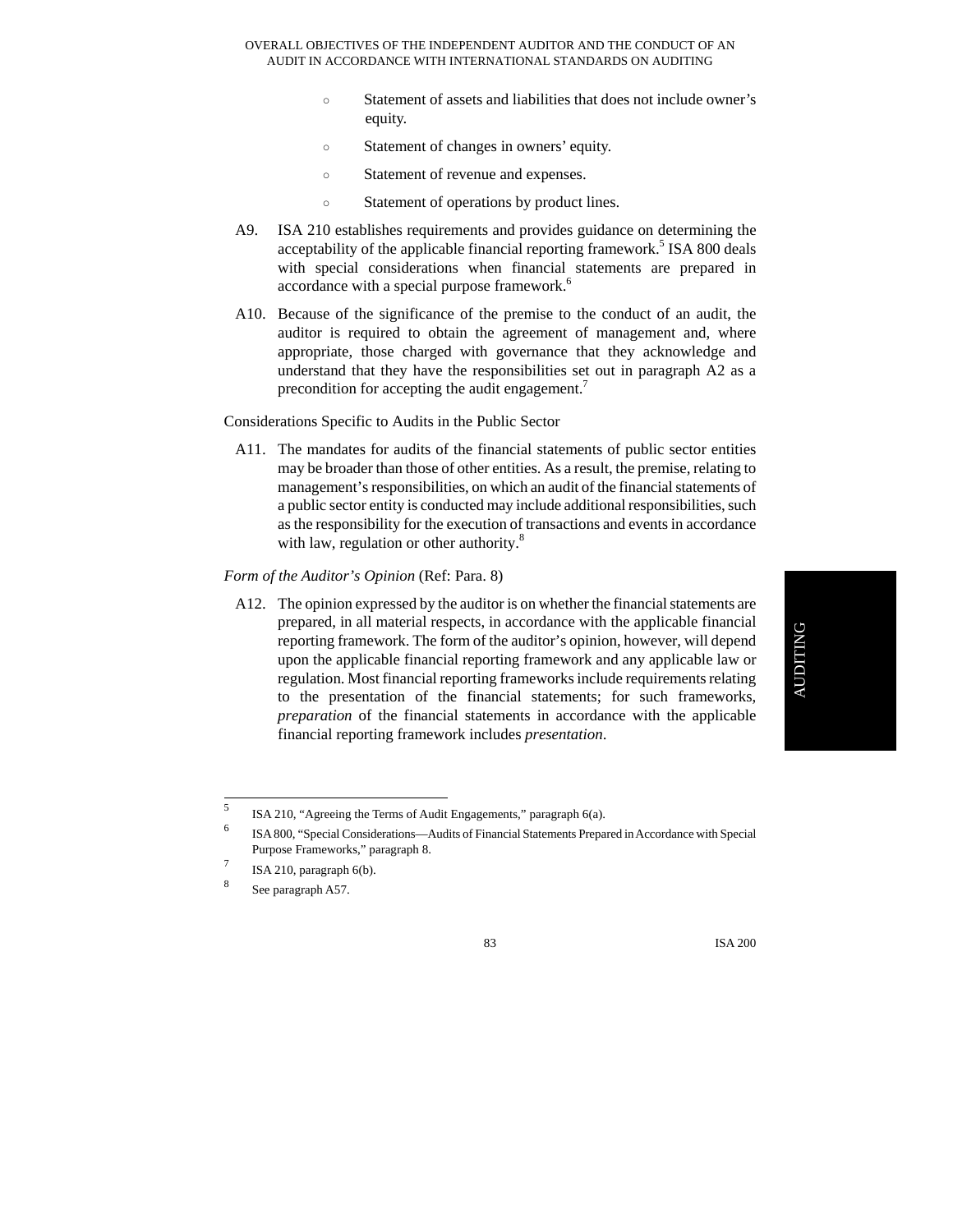A13. Where the financial reporting framework is a fair presentation framework, as is generally the case for general purpose financial statements, the opinion required by the ISAs is on whether the financial statements are presented fairly, in all material respects, or give a true and fair view. Where the financial reporting framework is a compliance framework, the opinion required is on whether the financial statements are prepared, in all material respects, in accordance with the framework. Unless specifically stated otherwise, references in the ISAs to the auditor's opinion cover both forms of opinion.

# **Ethical Requirements Relating to an Audit of Financial Statements** (Ref: Para. 14)

- A14. The auditor is subject to relevant ethical requirements, including those pertaining to independence, relating to financial statement audit engagements. Relevant ethical requirements ordinarily comprise Parts A and B of the International Ethics Standards Board for Accountants' *Code of Ethics for Professional Accountants* (IESBA Code) related to an audit of financial statements together with national requirements that are more restrictive.
- A15. Part A of the IESBA Code establishes the fundamental principles of professional ethics relevant to the auditor when conducting an audit of financial statements and provides a conceptual framework for applying those principles. The fundamental principles with which the auditor is required to comply by the IESBA Code are:
	- (a) Integrity;
	- (b) Objectivity;
	- (c) Professional competence and due care;
	- (d) Confidentiality; and
	- (e) Professional behavior.

Part B of the IESBA Code illustrates how the conceptual framework is to be applied in specific situations.

A16. In the case of an audit engagement it is in the public interest and, therefore, required by the IESBA Code, that the auditor be independent of the entity subject to the audit. The IESBA Code describes independence as comprising both independence of mind and independence in appearance. The auditor's independence from the entity safeguards the auditor's ability to form an audit opinion without being affected by influences that might compromise that opinion. Independence enhances the auditor's ability to act with integrity, to be objective and to maintain an attitude of professional skepticism.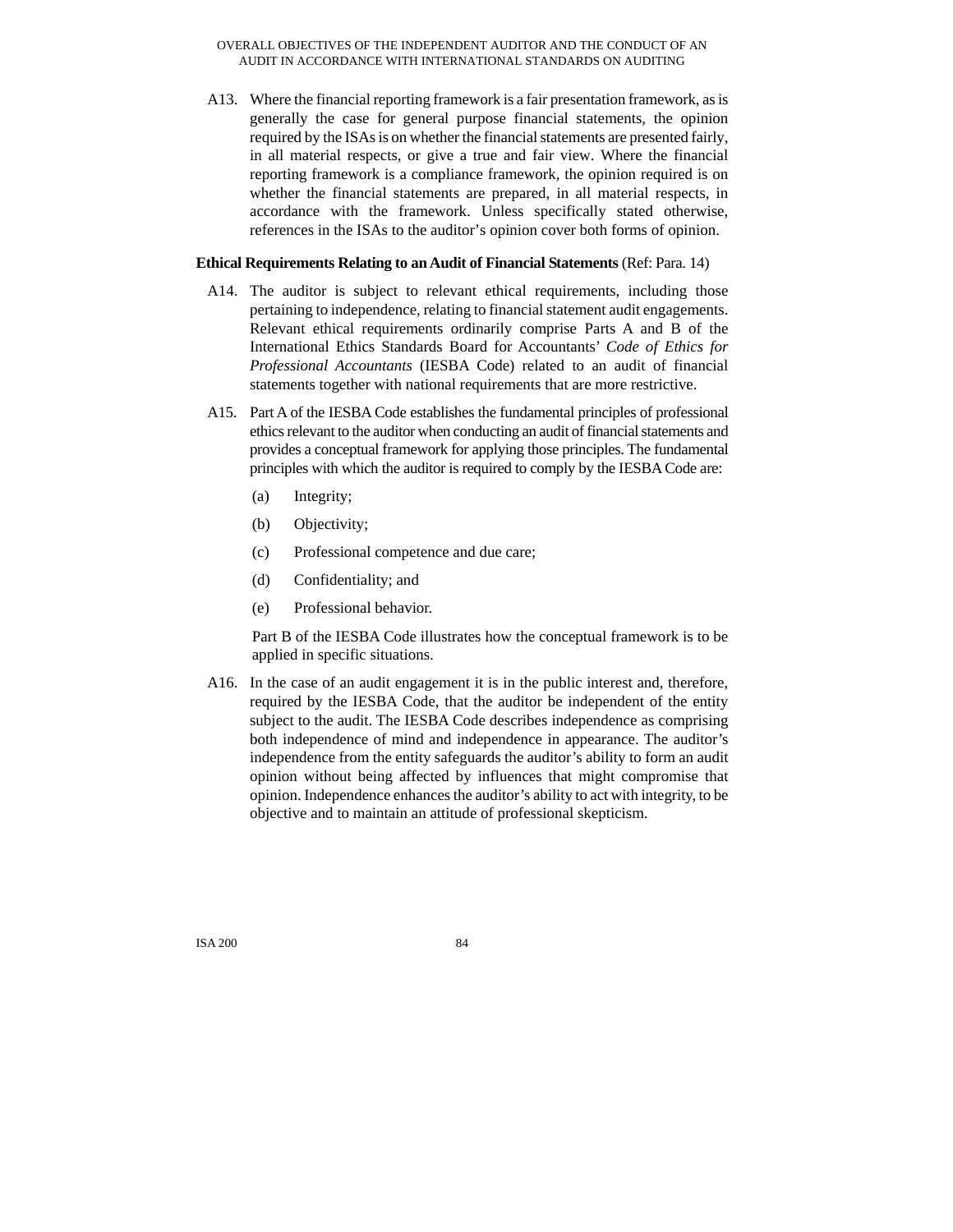A17. International Standard on Quality Control (ISQC)  $1<sup>9</sup>$  or national requirements that are at least as demanding, $10$  deal with the firm's responsibilities to establish and maintain its system of quality control for audit engagements. ISQC 1 sets out the responsibilities of the firm for establishing policies and procedures designed to provide it with reasonable assurance that the firm and its personnel comply with relevant ethical requirements, including those pertaining to independence.<sup>11</sup> ISA 220 sets out the engagement partner's responsibilities with respect to relevant ethical requirements. These include remaining alert, through observation and making inquiries as necessary, for evidence of non-compliance with relevant ethical requirements by members of the engagement team, determining the appropriate action if matters come to the engagement partner's attention that indicate that members of the engagement team have not complied with relevant ethical requirements, and forming a conclusion on compliance with independence requirements that apply to the audit engagement.<sup>12</sup> ISA 220 recognizes that the engagement team is entitled to rely on a firm's system of quality control in meeting its responsibilities with respect to quality control procedures applicable to the individual audit engagement, unless information provided by the firm or other parties suggests otherwise.

## **Professional Skepticism** (Ref: Para. 15)

A18. Professional skepticism includes being alert to, for example:

- Audit evidence that contradicts other audit evidence obtained.
- Information that brings into question the reliability of documents and responses to inquiries to be used as audit evidence.
- Conditions that may indicate possible fraud.
- Circumstances that suggest the need for audit procedures in addition to those required by the ISAs.
- A19. Maintaining professional skepticism throughout the audit is necessary if the auditor is, for example, to reduce the risks of:
	- Overlooking unusual circumstances.
	- Over generalizing when drawing conclusions from audit observations.
	- Using inappropriate assumptions in determining the nature, timing and extent of the audit procedures and evaluating the results thereof.

85 ISA 200

AUDITING

**AUDITING** 

<sup>-&</sup>lt;br>9 ISQC 1, "Quality Control for Firms that Perform Audits and Reviews of Financial Statements, and Other Assurance and Related Services Engagements."

<sup>10</sup> ISA 220, "Quality Control for an Audit of Financial Statements," paragraph 2.

 $11$  ISQC 1, paragraphs 20–25.

 $12$  ISA 220, paragraphs 9–12.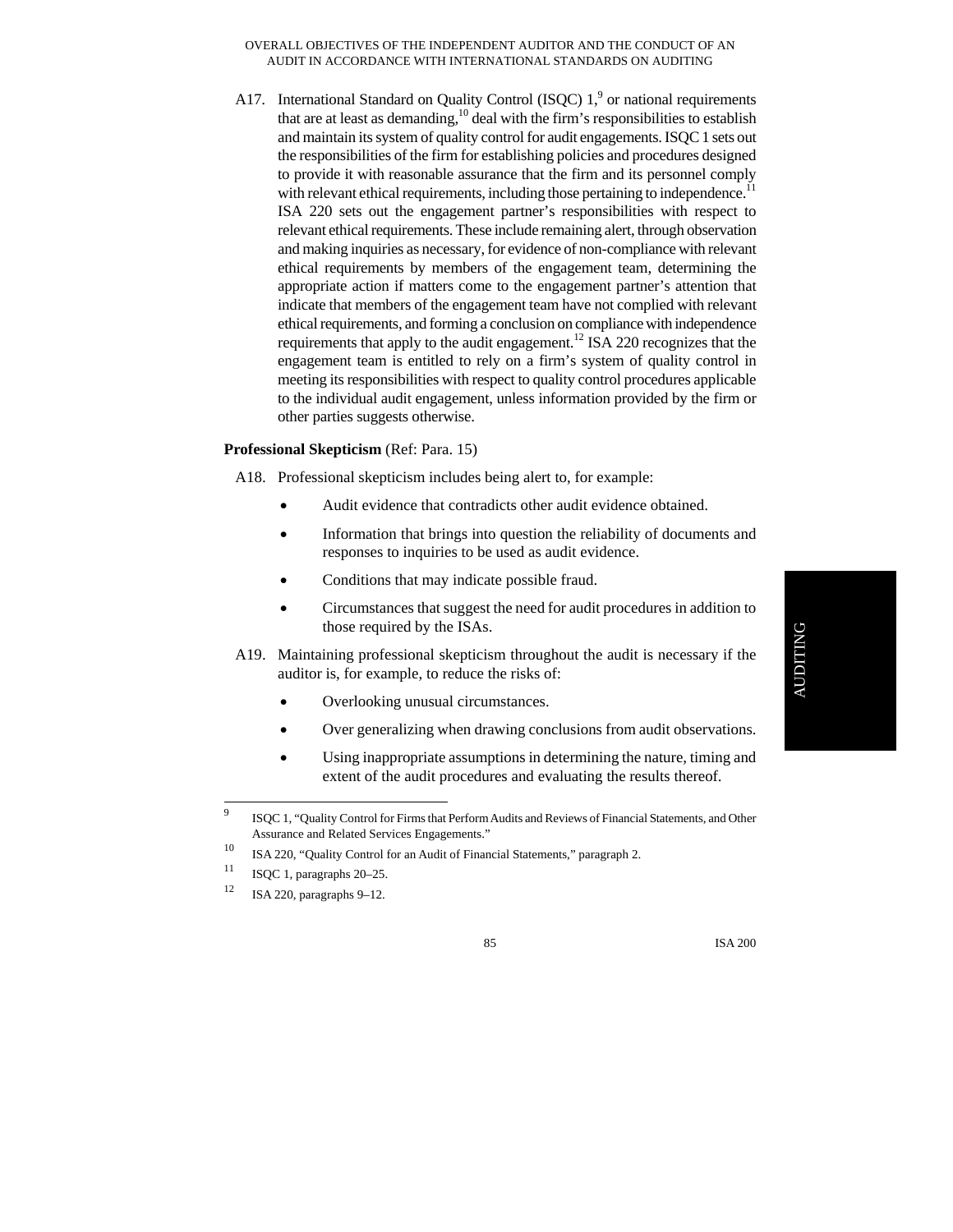- A20. Professional skepticism is necessary to the critical assessment of audit evidence. This includes questioning contradictory audit evidence and the reliability of documents and responses to inquiries and other information obtained from management and those charged with governance. It also includes consideration of the sufficiency and appropriateness of audit evidence obtained in the light of the circumstances, for example, in the case where fraud risk factors exist and a single document, of a nature that is susceptible to fraud, is the sole supporting evidence for a material financial statement amount.
- A21. The auditor may accept records and documents as genuine unless the auditor has reason to believe the contrary. Nevertheless, the auditor is required to consider the reliability of information to be used as audit evidence.<sup>13</sup> In cases of doubt about the reliability of information or indications of possible fraud (for example, if conditions identified during the audit cause the auditor to believe that a document may not be authentic or that terms in a document may have been falsified), the ISAs require that the auditor investigate further and determine what modifications or additions to audit procedures are necessary to resolve the matter.<sup>14</sup>
- A22. The auditor cannot be expected to disregard past experience of the honesty and integrity of the entity's management and those charged with governance. Nevertheless, a belief that management and those charged with governance are honest and have integrity does not relieve the auditor of the need to maintain professional skepticism or allow the auditor to be satisfied with less than persuasive audit evidence when obtaining reasonable assurance.

# **Professional Judgment** (Ref: Para. 16)

- A23. Professional judgment is essential to the proper conduct of an audit. This is because interpretation of relevant ethical requirements and the ISAs and the informed decisions required throughout the audit cannot be made without the application of relevant knowledge and experience to the facts and circumstances. Professional judgment is necessary in particular regarding decisions about:
	- Materiality and audit risk.
	- The nature, timing and extent of audit procedures used to meet the requirements of the ISAs and gather audit evidence.
	- Evaluating whether sufficient appropriate audit evidence has been obtained, and whether more needs to be done to achieve the objectives of the ISAs and thereby, the overall objectives of the auditor.
	- The evaluation of management's judgments in applying the entity's applicable financial reporting framework.

 $13$ 13 ISA 500, "Audit Evidence," paragraphs 7–9.

<sup>14</sup> ISA 240, paragraph 13; ISA 500, paragraph 11; ISA 505, "External Confirmations," paragraphs 10–11, and 16.

**ISA 200** 86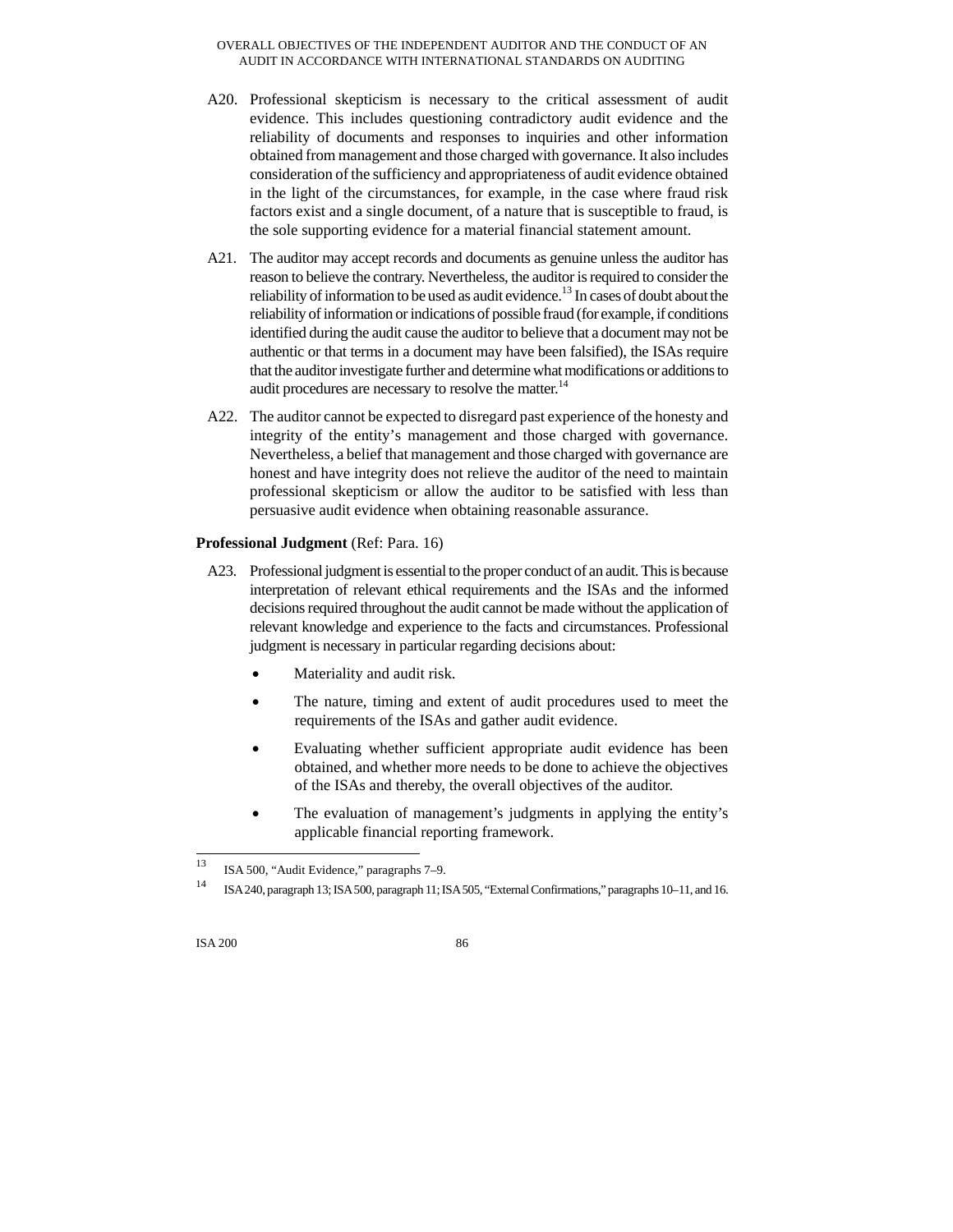- The drawing of conclusions based on the audit evidence obtained, for example, assessing the reasonableness of the estimates made by management in preparing the financial statements.
- A24. The distinguishing feature of the professional judgment expected of an auditor is that it is exercised by an auditor whose training, knowledge and experience have assisted in developing the necessary competencies to achieve reasonable judgments.
- A25. The exercise of professional judgment in any particular case is based on the facts and circumstances that are known by the auditor. Consultation on difficult or contentious matters during the course of the audit, both within the engagement team and between the engagement team and others at the appropriate level within or outside the firm, such as that required by ISA 220,  $^{15}$ assist the auditor in making informed and reasonable judgments.
- A26. Professional judgment can be evaluated based on whether the judgment reached reflects a competent application of auditing and accounting principles and is appropriate in the light of, and consistent with, the facts and circumstances that were known to the auditor up to the date of the auditor's report.
- A27. Professional judgment needs to be exercised throughout the audit. It also needs to be appropriately documented. In this regard, the auditor is required to prepare audit documentation sufficient to enable an experienced auditor, having no previous connection with the audit, to understand the significant professional judgments made in reaching conclusions on significant matters arising during the audit.<sup>16</sup> Professional judgment is not to be used as the justification for decisions that are not otherwise supported by the facts and circumstances of the engagement or sufficient appropriate audit evidence.

#### **Sufficient Appropriate Audit Evidence and Audit Risk** (Ref: Para. 5 and 17)

#### *Sufficiency and Appropriateness of Audit Evidence*

A28. Audit evidence is necessary to support the auditor's opinion and report. It is cumulative in nature and is primarily obtained from audit procedures performed during the course of the audit. It may, however, also include information obtained from other sources such as previous audits (provided the auditor has determined whether changes have occurred since the previous audit that may affect its relevance to the current audit<sup>17</sup>) or a firm's quality control procedures for client acceptance and continuance. In addition to other sources inside and outside the

87 ISA 200

AUDITING

**AUDITING** 

<sup>15</sup>  $15$  ISA 220, paragraph 18.

<sup>16</sup> ISA 230, paragraph 8.

<sup>&</sup>lt;sup>17</sup> ISA 315, "Identifying and Assessing the Risks of Material Misstatement through Understanding the Entity and Its Environment," paragraph 9.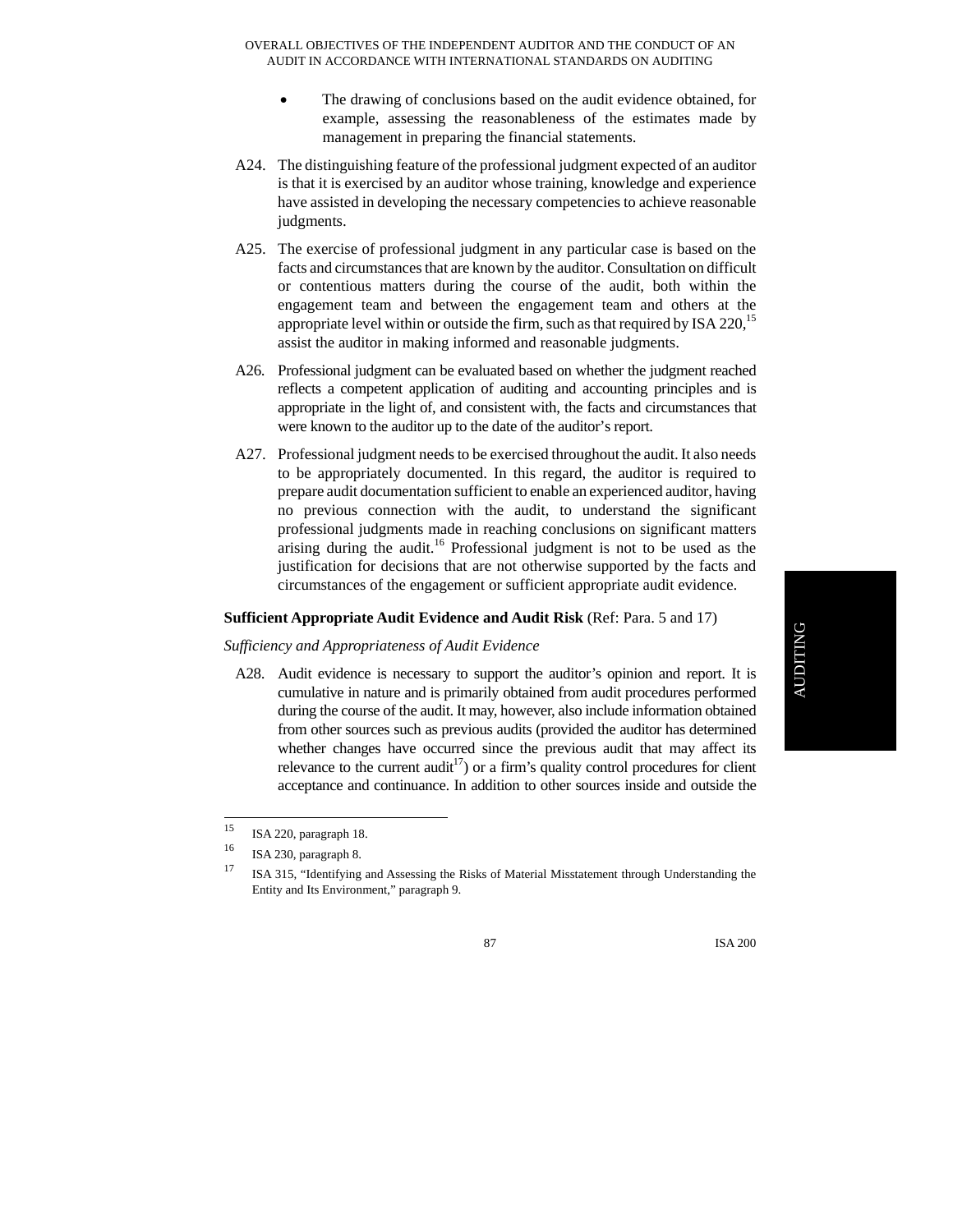entity, the entity's accounting records are an important source of audit evidence. Also, information that may be used as audit evidence may have been prepared by an expert employed or engaged by the entity. Audit evidence comprises both information that supports and corroborates management's assertions, and any information that contradicts such assertions. In addition, in some cases, the absence of information (for example, management's refusal to provide a requested representation) is used by the auditor, and therefore, also constitutes audit evidence. Most of the auditor's work in forming the auditor's opinion consists of obtaining and evaluating audit evidence.

- A29. The sufficiency and appropriateness of audit evidence are interrelated. Sufficiency is the measure of the quantity of audit evidence. The quantity of audit evidence needed is affected by the auditor's assessment of the risks of misstatement (the higher the assessed risks, the more audit evidence is likely to be required) and also by the quality of such audit evidence (the higher the quality, the less may be required). Obtaining more audit evidence, however, may not compensate for its poor quality.
- A30. Appropriateness is the measure of the quality of audit evidence; that is, its relevance and its reliability in providing support for the conclusions on which the auditor's opinion is based. The reliability of evidence is influenced by its source and by its nature, and is dependent on the individual circumstances under which it is obtained.
- A31. Whether sufficient appropriate audit evidence has been obtained to reduce audit risk to an acceptably low level, and thereby enable the auditor to draw reasonable conclusions on which to base the auditor's opinion, is a matter of professional judgment. ISA 500 and other relevant ISAs establish additional requirements and provide further guidance applicable throughout the audit regarding the auditor's considerations in obtaining sufficient appropriate audit evidence.

## *Audit Risk*

- A32. Audit risk is a function of the risks of material misstatement and detection risk. The assessment of risks is based on audit procedures to obtain information necessary for that purpose and evidence obtained throughout the audit. The assessment of risks is a matter of professional judgment, rather than a matter capable of precise measurement.
- A33. For purposes of the ISAs, audit risk does not include the risk that the auditor might express an opinion that the financial statements are materially misstated when they are not. This risk is ordinarily insignificant. Further, audit risk is a technical term related to the process of auditing; it does not refer to the auditor's business risks such as loss from litigation, adverse publicity, or other events arising in connection with the audit of financial statements.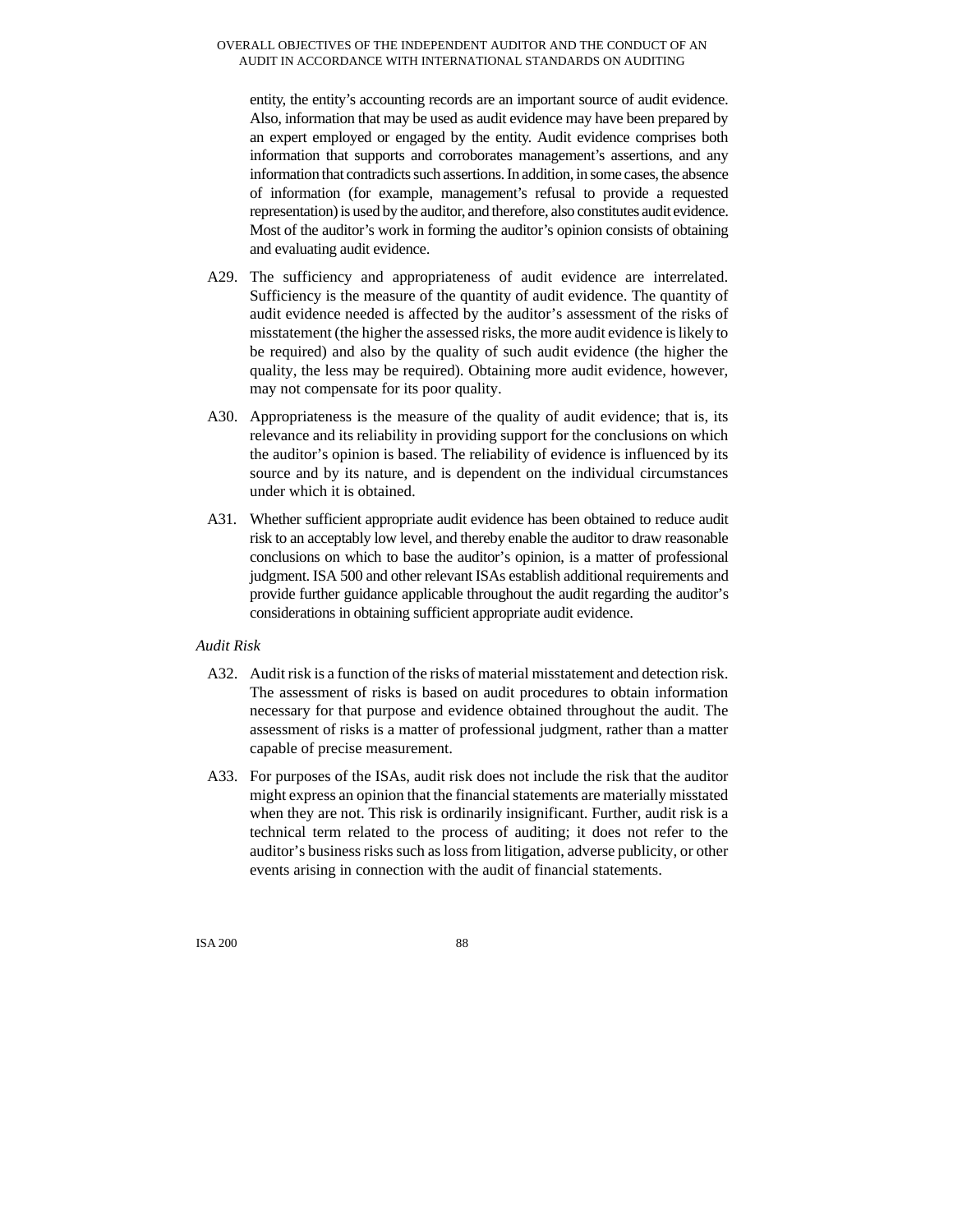#### Risks of Material Misstatement

A34. The risks of material misstatement may exist at two levels:

- The overall financial statement level; and
- The assertion level for classes of transactions, account balances, and disclosures.
- A35. Risks of material misstatement at the overall financial statement level refer to risks of material misstatement that relate pervasively to the financial statements as a whole and potentially affect many assertions.
- A36. Risks of material misstatement at the assertion level are assessed in order to determine the nature, timing and extent of further audit procedures necessary to obtain sufficient appropriate audit evidence. This evidence enables the auditor to express an opinion on the financial statements at an acceptably low level of audit risk. Auditors use various approaches to accomplish the objective of assessing the risks of material misstatement. For example, the auditor may make use of a model that expresses the general relationship of the components of audit risk in mathematical terms to arrive at an acceptable level of detection risk. Some auditors find such a model to be useful when planning audit procedures.
- A37. The risks of material misstatement at the assertion level consist of two components: inherent risk and control risk. Inherent risk and control risk are the entity's risks; they exist independently of the audit of the financial statements.
- A38. Inherent risk is higher for some assertions and related classes of transactions, account balances, and disclosures than for others. For example, it may be higher for complex calculations or for accounts consisting of amounts derived from accounting estimates that are subject to significant estimation uncertainty. External circumstances giving rise to business risks may also influence inherent risk. For example, technological developments might make a particular product obsolete, thereby causing inventory to be more susceptible to overstatement. Factors in the entity and its environment that relate to several or all of the classes of transactions, account balances, or disclosures may also influence the inherent risk related to a specific assertion. Such factors may include, for example, a lack of sufficient working capital to continue operations or a declining industry characterized by a large number of business failures.
- A39. Control risk is a function of the effectiveness of the design, implementation and maintenance of internal control by management to address identified risks that threaten the achievement of the entity's objectives relevant to preparation of the entity's financial statements. However, internal control, no matter how well designed and operated, can only reduce, but not eliminate, risks of material misstatement in the financial statements, because of the inherent limitations of internal control. These include, for example, the possibility of human errors or mistakes, or of controls being circumvented by collusion or inappropriate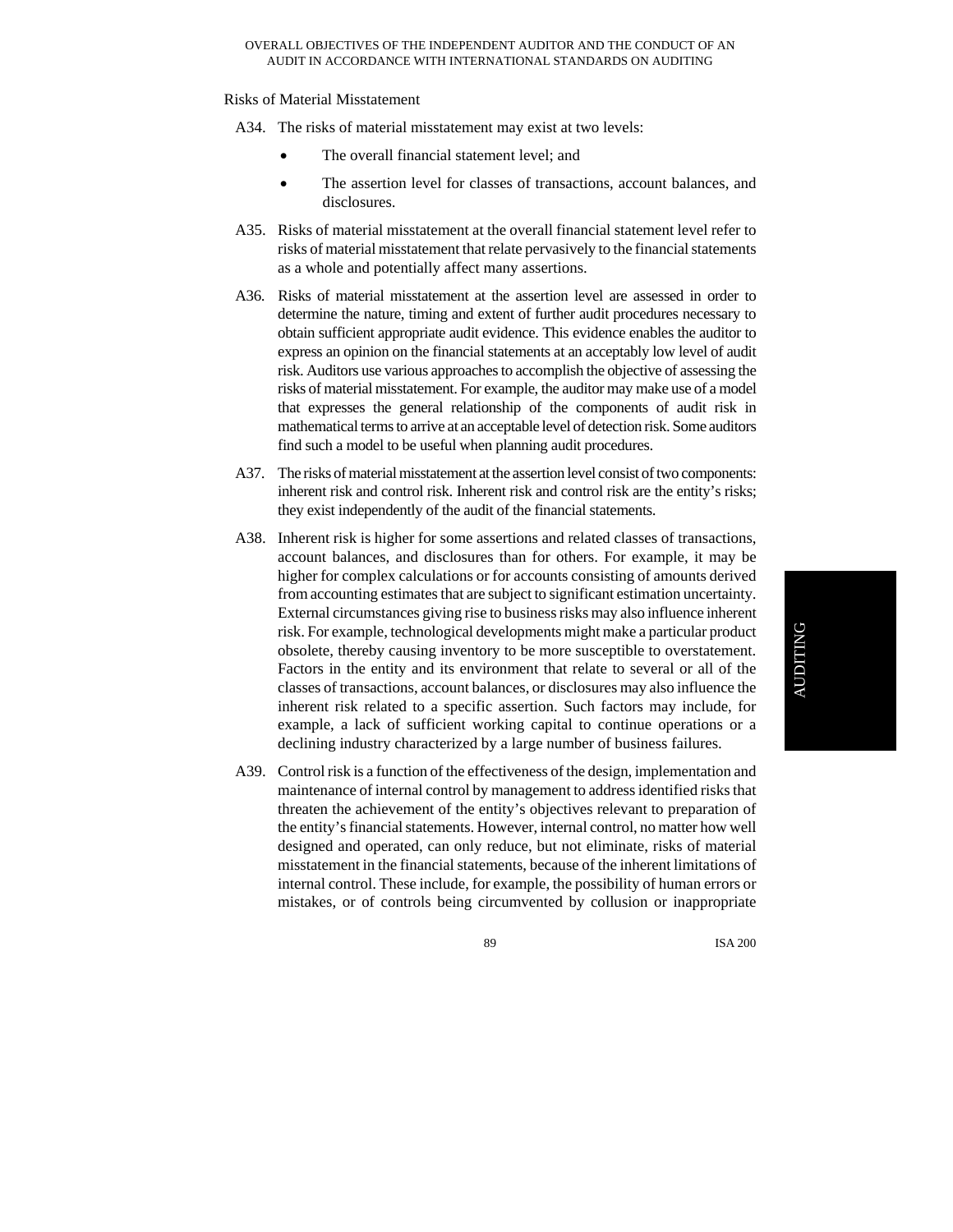management override. Accordingly, some control risk will always exist. The ISAs provide the conditions under which the auditor is required to, or may choose to, test the operating effectiveness of controls in determining the nature, timing and extent of substantive procedures to be performed.<sup>18</sup>

- A40. The ISAs do not ordinarily refer to inherent risk and control risk separately, but rather to a combined assessment of the "risks of material misstatement." However, the auditor may make separate or combined assessments of inherent and control risk depending on preferred audit techniques or methodologies and practical considerations. The assessment of the risks of material misstatement may be expressed in quantitative terms, such as in percentages, or in non-quantitative terms. In any case, the need for the auditor to make appropriate risk assessments is more important than the different approaches by which they may be made.
- A41. ISA 315 establishes requirements and provides guidance on identifying and assessing the risks of material misstatement at the financial statement and assertion levels.

# Detection Risk

- A42. For a given level of audit risk, the acceptable level of detection risk bears an inverse relationship to the assessed risks of material misstatement at the assertion level. For example, the greater the risks of material misstatement the auditor believes exists, the less the detection risk that can be accepted and, accordingly, the more persuasive the audit evidence required by the auditor.
- A43. Detection risk relates to the nature, timing and extent of the auditor's procedures that are determined by the auditor to reduce audit risk to an acceptably low level. It is therefore a function of the effectiveness of an audit procedure and of its application by the auditor. Matters such as:
	- adequate planning;
	- proper assignment of personnel to the engagement team;
	- the application of professional skepticism; and
	- supervision and review of the audit work performed,

assist to enhance the effectiveness of an audit procedure and of its application and reduce the possibility that an auditor might select an inappropriate audit procedure, misapply an appropriate audit procedure, or misinterpret the audit results.

A44. ISA 300<sup>19</sup> and ISA 330 establish requirements and provide guidance on planning an audit of financial statements and the auditor's responses to assessed risks.

<sup>18</sup> 18 ISA 330, "The Auditor's Reponses to Assessed Risks," paragraphs 7–17.

<sup>&</sup>lt;sup>19</sup> ISA 300, "Planning an Audit of Financial Statements."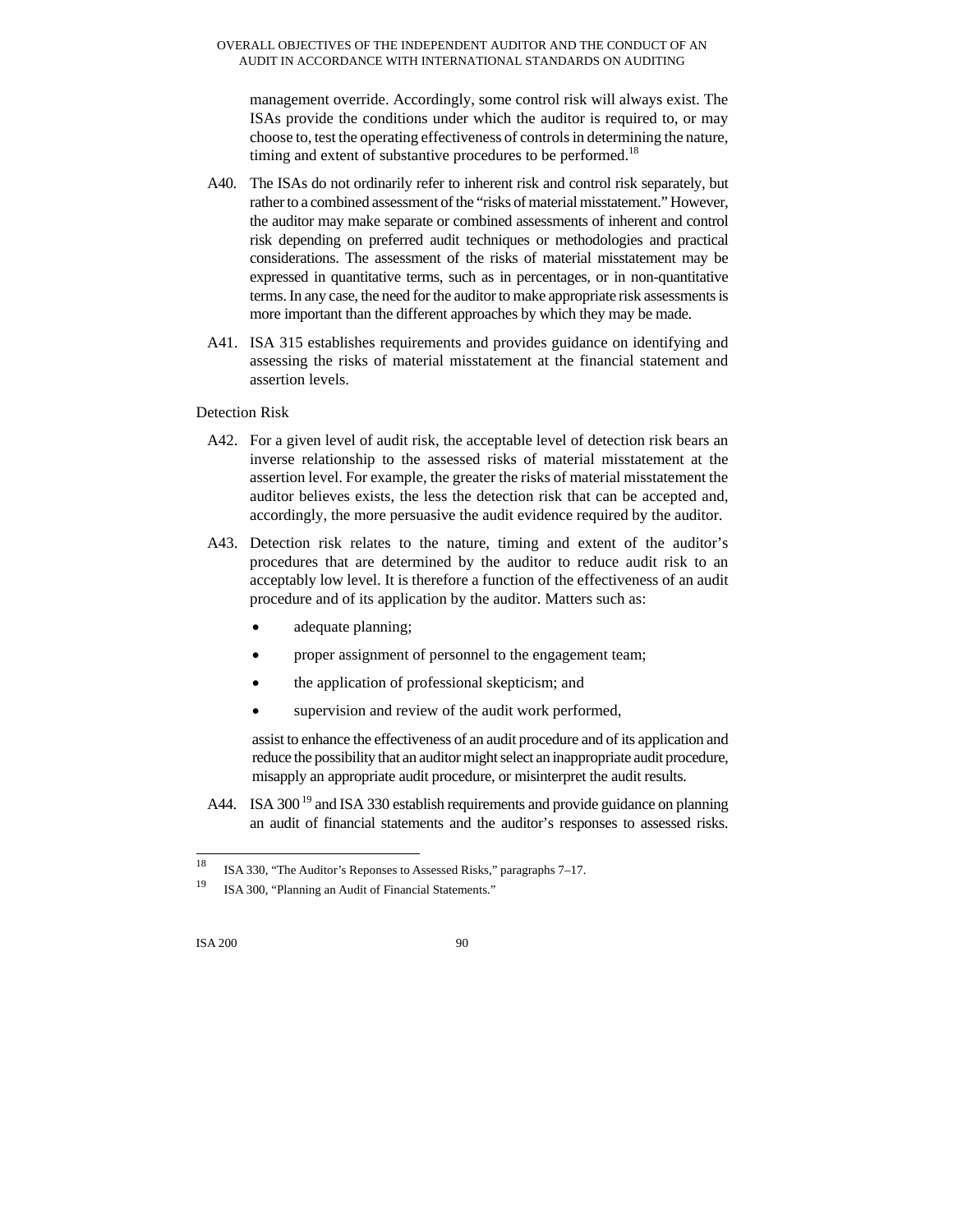Detection risk, however, can only be reduced, not eliminated, because of the inherent limitations of an audit. Accordingly, some detection risk will always exist.

#### *Inherent Limitations of an Audit*

- A45. The auditor is not expected to, and cannot, reduce audit risk to zero and cannot therefore obtain absolute assurance that the financial statements are free from material misstatement due to fraud or error. This is because there are inherent limitations of an audit, which result in most of the audit evidence on which the auditor draws conclusions and bases the auditor's opinion being persuasive rather than conclusive. The inherent limitations of an audit arise from:
	- The nature of financial reporting;
	- The nature of audit procedures; and
	- The need for the audit to be conducted within a reasonable period of time and at a reasonable cost.

# The Nature of Financial Reporting

A46. The preparation of financial statements involves judgment by management in applying the requirements of the entity's applicable financial reporting framework to the facts and circumstances of the entity. In addition, many financial statement items involve subjective decisions or assessments or a degree of uncertainty, and there may be a range of acceptable interpretations or judgments that may be made. Consequently, some financial statement items are subject to an inherent level of variability which cannot be eliminated by the application of additional auditing procedures. For example, this is often the case with respect to certain accounting estimates. Nevertheless, the ISAs require the auditor to give specific consideration to whether accounting estimates are reasonable in the context of the applicable financial reporting framework and related disclosures, and to the qualitative aspects of the entity's accounting practices, including indicators of possible bias in management's judgments.<sup>20</sup>

# The Nature of Audit Procedures

- A47. There are practical and legal limitations on the auditor's ability to obtain audit evidence. For example:
	- There is the possibility that management or others may not provide, intentionally or unintentionally, the complete information that is relevant to the preparation of the financial statements or that has been requested by the auditor. Accordingly, the auditor cannot be certain of

<sup>20</sup> 20 ISA 540, "Auditing Accounting Estimates, Including Fair Value Accounting Estimates, and Related Disclosures," and ISA 700, "Forming an Opinion and Reporting on Financial Statements," paragraph 12.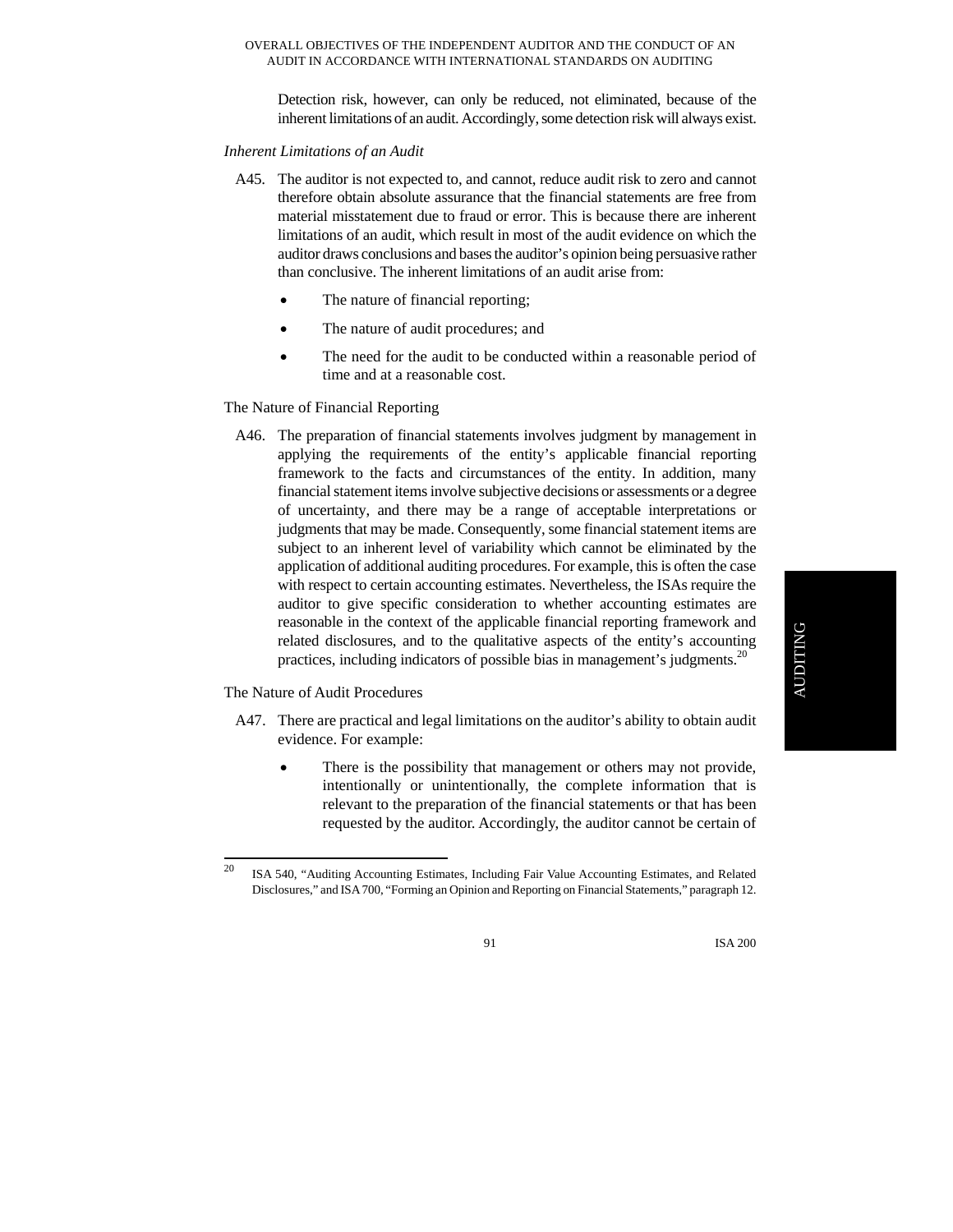the completeness of information, even though the auditor has performed audit procedures to obtain assurance that all relevant information has been obtained.

- Fraud may involve sophisticated and carefully organized schemes designed to conceal it. Therefore, audit procedures used to gather audit evidence may be ineffective for detecting an intentional misstatement that involves, for example, collusion to falsify documentation which may cause the auditor to believe that audit evidence is valid when it is not. The auditor is neither trained as nor expected to be an expert in the authentication of documents.
- An audit is not an official investigation into alleged wrongdoing. Accordingly, the auditor is not given specific legal powers, such as the power of search, which may be necessary for such an investigation.

Timeliness of Financial Reporting and the Balance between Benefit and Cost

- A48. The matter of difficulty, time, or cost involved is not in itself a valid basis for the auditor to omit an audit procedure for which there is no alternative or to be satisfied with audit evidence that is less than persuasive. Appropriate planning assists in making sufficient time and resources available for the conduct of the audit. Notwithstanding this, the relevance of information, and thereby its value, tends to diminish over time, and there is a balance to be struck between the reliability of information and its cost. This is recognized in certain financial reporting frameworks (see, for example, the IASB's "Framework for the Preparation and Presentation of Financial Statements"). Therefore, there is an expectation by users of financial statements that the auditor will form an opinion on the financial statements within a reasonable period of time and at a reasonable cost, recognizing that it is impracticable to address all information that may exist or to pursue every matter exhaustively on the assumption that information is in error or fraudulent until proved otherwise.
- A49. Consequently, it is necessary for the auditor to:
	- Plan the audit so that it will be performed in an effective manner;
	- Direct audit effort to areas most expected to contain risks of material misstatement, whether due to fraud or error, with correspondingly less effort directed at other areas; and
	- Use testing and other means of examining populations for misstatements.
- A50. In light of the approaches described in paragraph A49, the ISAs contain requirements for the planning and performance of the audit and require the auditor, among other things, to: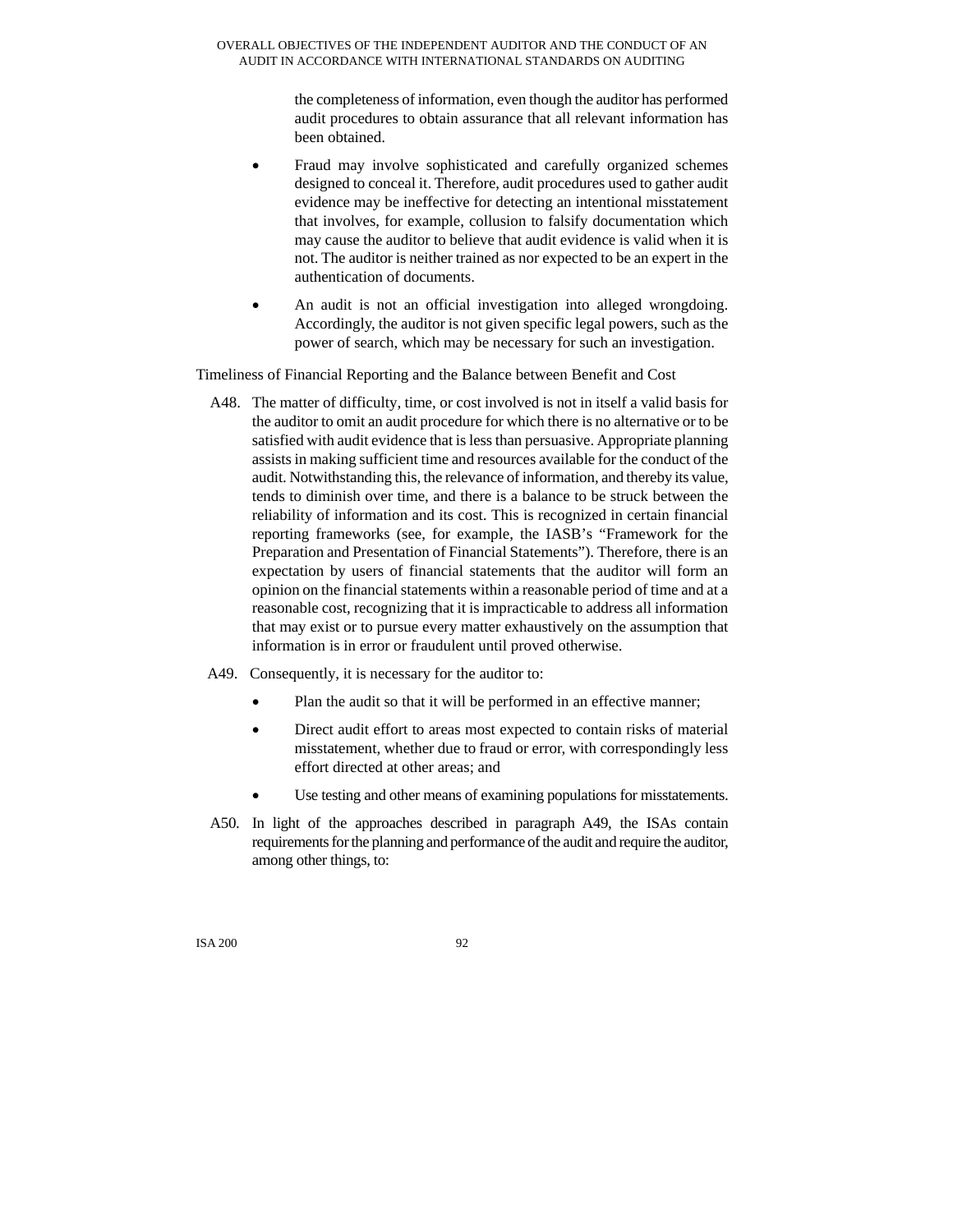- Have a basis for the identification and assessment of risks of material misstatement at the financial statement and assertion levels by performing risk assessment procedures and related activities; $^{21}$  and
- Use testing and other means of examining populations in a manner that provides a reasonable basis for the auditor to draw conclusions about the population. $^{22}$

Other Matters that Affect the Inherent Limitations of an Audit

- A51. In the case of certain assertions or subject matters, the potential effects of the inherent limitations on the auditor's ability to detect material misstatements are particularly significant. Such assertions or subject matters include:
	- Fraud, particularly fraud involving senior management or collusion. See ISA 240 for further discussion.
	- The existence and completeness of related party relationships and transactions. See ISA  $550^{23}$  for further discussion.
	- The occurrence of non-compliance with laws and regulations. See ISA  $250^{24}$  for further discussion.
	- Future events or conditions that may cause an entity to cease to continue as a going concern. See ISA  $570^{25}$  for further discussion.

Relevant ISAs identify specific audit procedures to assist in mitigating the effect of the inherent limitations.

A52. Because of the inherent limitations of an audit, there is an unavoidable risk that some material misstatements of the financial statements may not be detected, even though the audit is properly planned and performed in accordance with ISAs. Accordingly, the subsequent discovery of a material misstatement of the financial statements resulting from fraud or error does not by itself indicate a failure to conduct an audit in accordance with ISAs. However, the inherent limitations of an audit are not a justification for the auditor to be satisfied with less than persuasive audit evidence. Whether the auditor has performed an audit in accordance with ISAs is determined by the audit procedures performed in the circumstances, the sufficiency and appropriateness of the audit evidence obtained as a result thereof and the suitability of the auditor's report based on an evaluation of that evidence in light of the overall objectives of the auditor.

93 ISA 200

AUDITING

**AUDITING** 

<sup>21</sup> ISA 315, paragraphs  $5-10$ .

<sup>&</sup>lt;sup>22</sup> ISA 330; ISA 500; ISA 520, "Analytical Procedures;" ISA 530, "Audit Sampling."

<sup>&</sup>lt;sup>23</sup> ISA 550, "Related Parties."

ISA 250, "Consideration of Laws and Regulations in an Audit of Financial Statements."

<sup>25</sup> ISA 570, "Going Concern."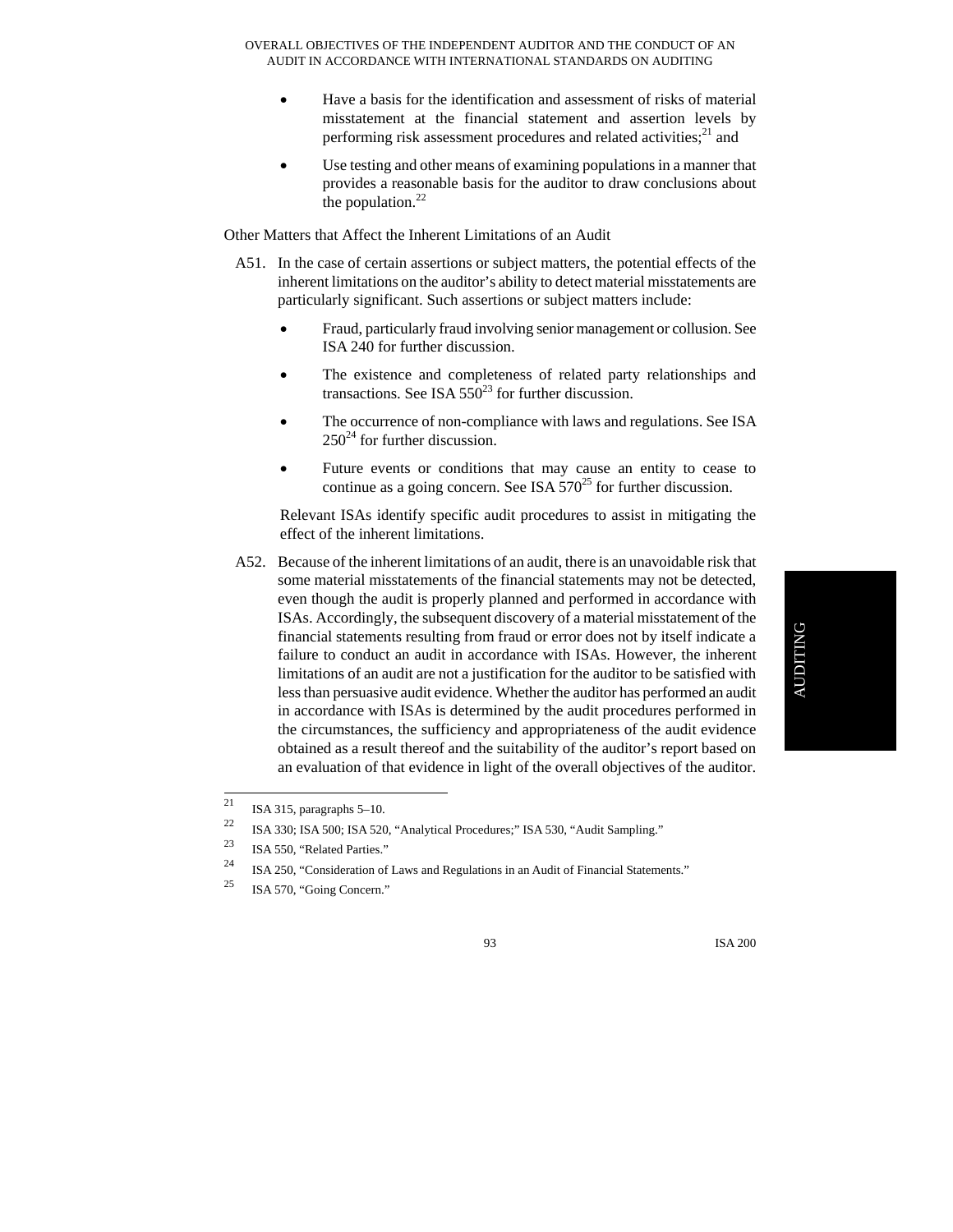## **Conduct of an Audit in Accordance with ISAs**

*Nature of the ISAs* (Ref: Para. 18)

- A53. The ISAs, taken together, provide the standards for the auditor's work in fulfilling the overall objectives of the auditor. The ISAs deal with the general responsibilities of the auditor, as well as the auditor's further considerations relevant to the application of those responsibilities to specific topics.
- A54. The scope, effective date and any specific limitation of the applicability of a specific ISA is made clear in the ISA. Unless otherwise stated in the ISA, the auditor is permitted to apply an ISA before the effective date specified therein.
- A55. In performing an audit, the auditor may be required to comply with legal or regulatory requirements in addition to the ISAs. The ISAs do not override law or regulation that governs an audit of financial statements. In the event that such law or regulation differs from the ISAs, an audit conducted only in accordance with law or regulation will not automatically comply with ISAs.
- A56. The auditor may also conduct the audit in accordance with both ISAs and auditing standards of a specific jurisdiction or country. In such cases, in addition to complying with each of the ISAs relevant to the audit, it may be necessary for the auditor to perform additional audit procedures in order to comply with the relevant standards of that jurisdiction or country.

## Considerations Specific to Audits in the Public Sector

A57. The ISAs are relevant to engagements in the public sector. The public sector auditor's responsibilities, however, may be affected by the audit mandate, or by obligations on public sector entities arising from law, regulation or other authority (such as ministerial directives, government policy requirements, or resolutions of the legislature), which may encompass a broader scope than an audit of financial statements in accordance with the ISAs. These additional responsibilities are not dealt with in the ISAs. They may be dealt with in the pronouncements of the International Organization of Supreme Audit Institutions or national standard setters, or in guidance developed by government audit agencies.

# *Contents of the ISAs* (Ref: Para. 19)

A58. In addition to objectives and requirements (requirements are expressed in the ISAs using "shall"), an ISA contains related guidance in the form of application and other explanatory material. It may also contain introductory material that provides context relevant to a proper understanding of the ISA, and definitions. The entire text of an ISA, therefore, is relevant to an understanding of the objectives stated in an ISA and the proper application of the requirements of an ISA.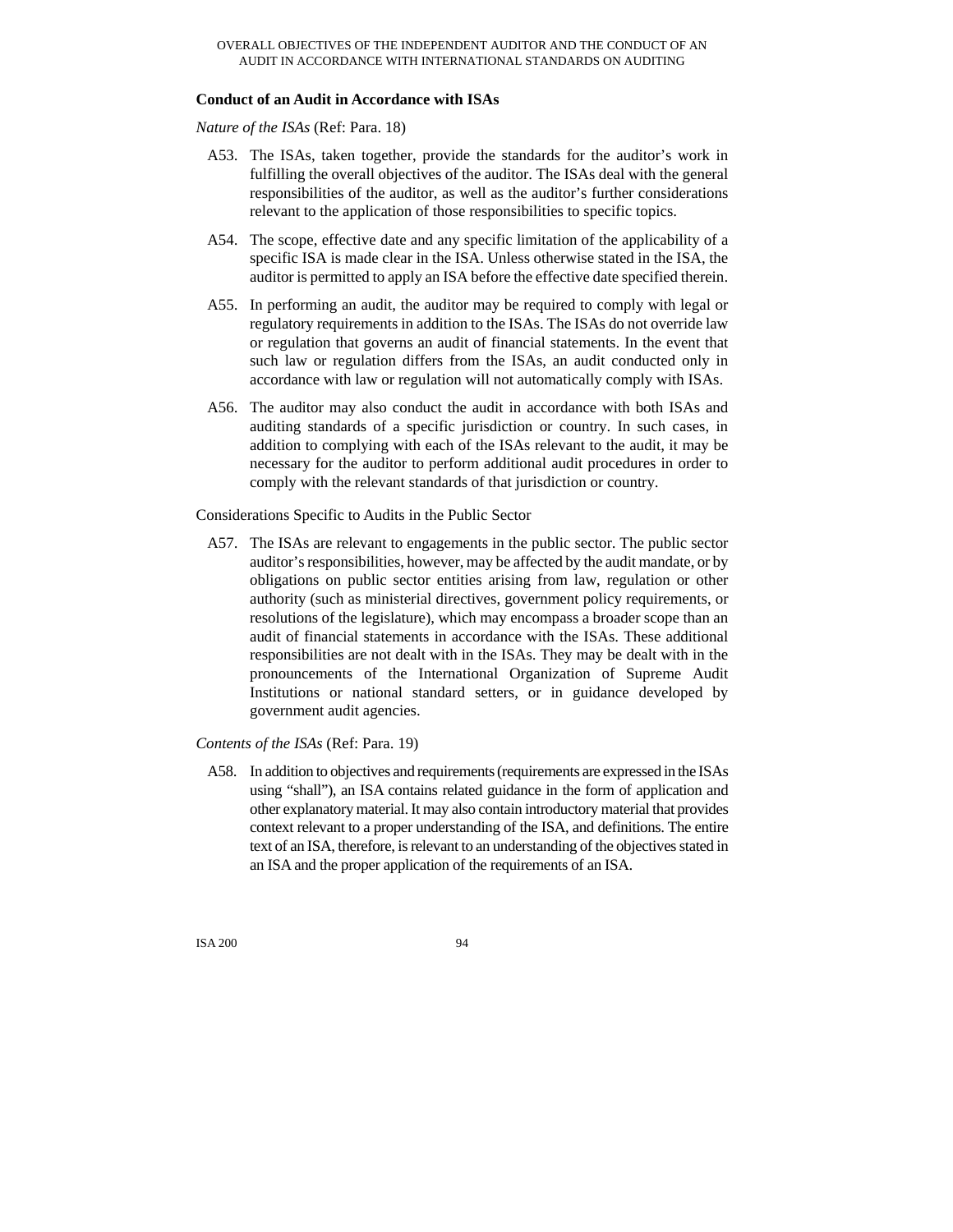- A59. Where necessary, the application and other explanatory material provides further explanation of the requirements of an ISA and guidance for carrying them out. In particular, it may:
	- Explain more precisely what a requirement means or is intended to cover.
	- Include examples of procedures that may be appropriate in the circumstances.

While such guidance does not in itself impose a requirement, it is relevant to the proper application of the requirements of an ISA. The application and other explanatory material may also provide background information on matters addressed in an ISA.

- A60. Appendices form part of the application and other explanatory material. The purpose and intended use of an appendix are explained in the body of the related ISA or within the title and introduction of the appendix itself.
- A61. Introductory material may include, as needed, such matters as explanation of:
	- The purpose and scope of the ISA, including how the ISA relates to other ISAs.
	- The subject matter of the ISA.
	- The respective responsibilities of the auditor and others in relation to the subject matter of the ISA.
	- The context in which the ISA is set.
- A62. An ISA may include, in a separate section under the heading "Definitions," a description of the meanings attributed to certain terms for purposes of the ISAs. These are provided to assist in the consistent application and interpretation of the ISAs, and are not intended to override definitions that may be established for other purposes, whether in law, regulation or otherwise. Unless otherwise indicated, those terms will carry the same meanings throughout the ISAs. The Glossary of Terms relating to International Standards issued by the International Auditing and Assurance Standards Board in the *Handbook of International Quality Control, Auditing, Review, Other Assurance, and Related Services Pronouncements* published by IFAC contains a complete listing of terms defined in the ISAs. It also includes descriptions of other terms found in ISAs to assist in common and consistent interpretation and translation.
- A63. When appropriate, additional considerations specific to audits of smaller entities and public sector entities are included within the application and other explanatory material of an ISA. These additional considerations assist in the application of the requirements of the ISA in the audit of such entities. They do not, however, limit or reduce the responsibility of the auditor to apply and comply with the requirements of the ISAs.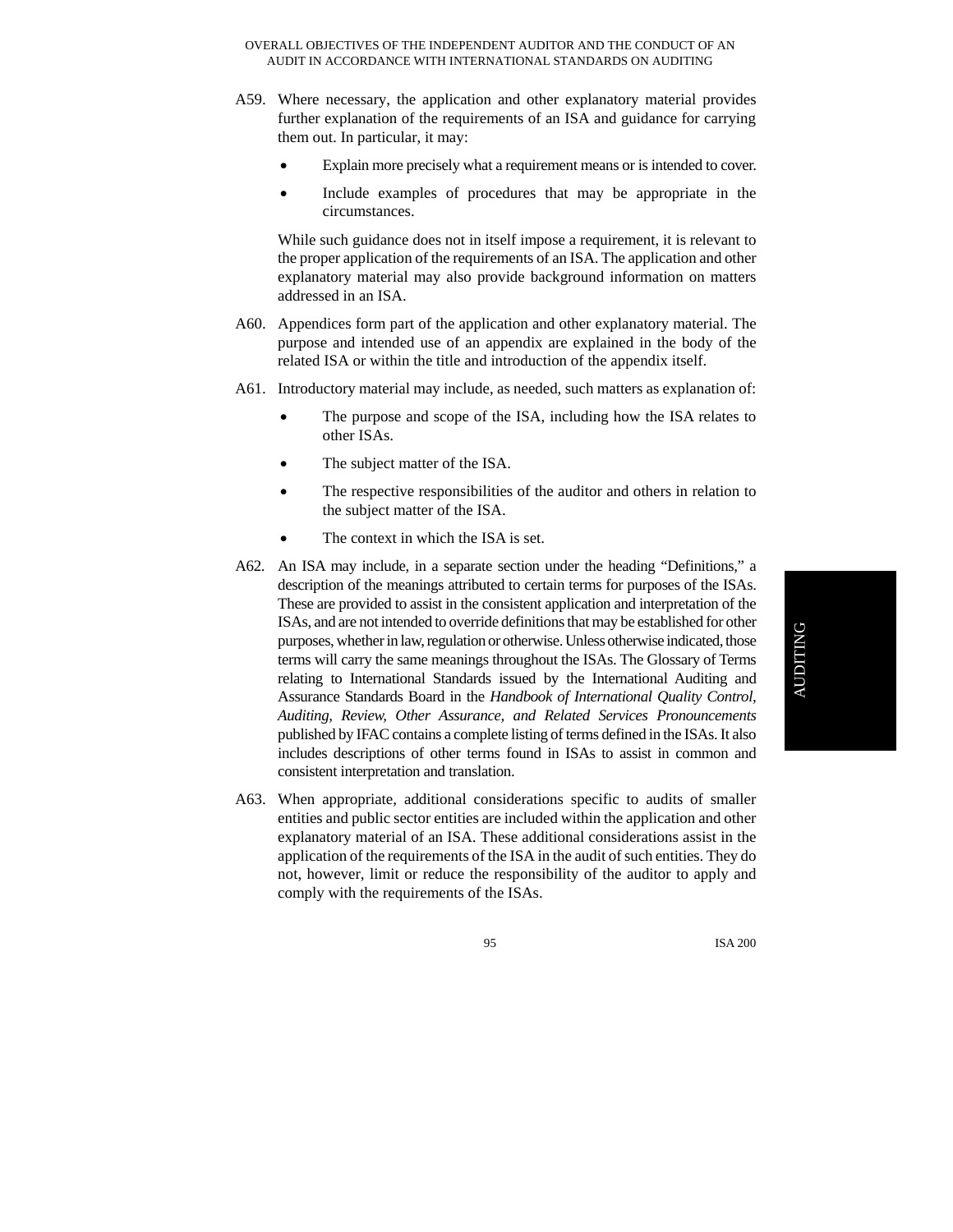Considerations Specific to Smaller Entities

- A64. For purposes of specifying additional considerations to audits of smaller entities, a "smaller entity" refers to an entity which typically possesses qualitative characteristics such as:
	- (a) Concentration of ownership and management in a small number of individuals (often a single individual – either a natural person or another enterprise that owns the entity provided the owner exhibits the relevant qualitative characteristics); and
	- (b) One or more of the following:
		- (i) Straightforward or uncomplicated transactions;
		- (ii) Simple record-keeping;
		- (iii) Few lines of business and few products within business lines;
		- (iv) Few internal controls;
		- (v) Few levels of management with responsibility for a broad range of controls; or
		- (vi) Few personnel, many having a wide range of duties.

These qualitative characteristics are not exhaustive, they are not exclusive to smaller entities, and smaller entities do not necessarily display all of these characteristics.

- A65. The considerations specific to smaller entities included in the ISAs have been developed primarily with unlisted entities in mind. Some of the considerations, however, may be helpful in audits of smaller listed entities.
- A66. The ISAs refer to the proprietor of a smaller entity who is involved in running the entity on a day-to-day basis as the "owner-manager."

## *Objectives Stated in Individual ISAs* (Ref: Para. 21)

- A67. Each ISA contains one or more objectives which provide a link between the requirements and the overall objectives of the auditor. The objectives in individual ISAs serve to focus the auditor on the desired outcome of the ISA, while being specific enough to assist the auditor in:
	- Understanding what needs to be accomplished and, where necessary, the appropriate means of doing so; and
	- Deciding whether more needs to be done to achieve them in the particular circumstances of the audit.
- A68. Objectives are to be understood in the context of the overall objectives of the auditor stated in paragraph 11 of this ISA. As with the overall objectives of the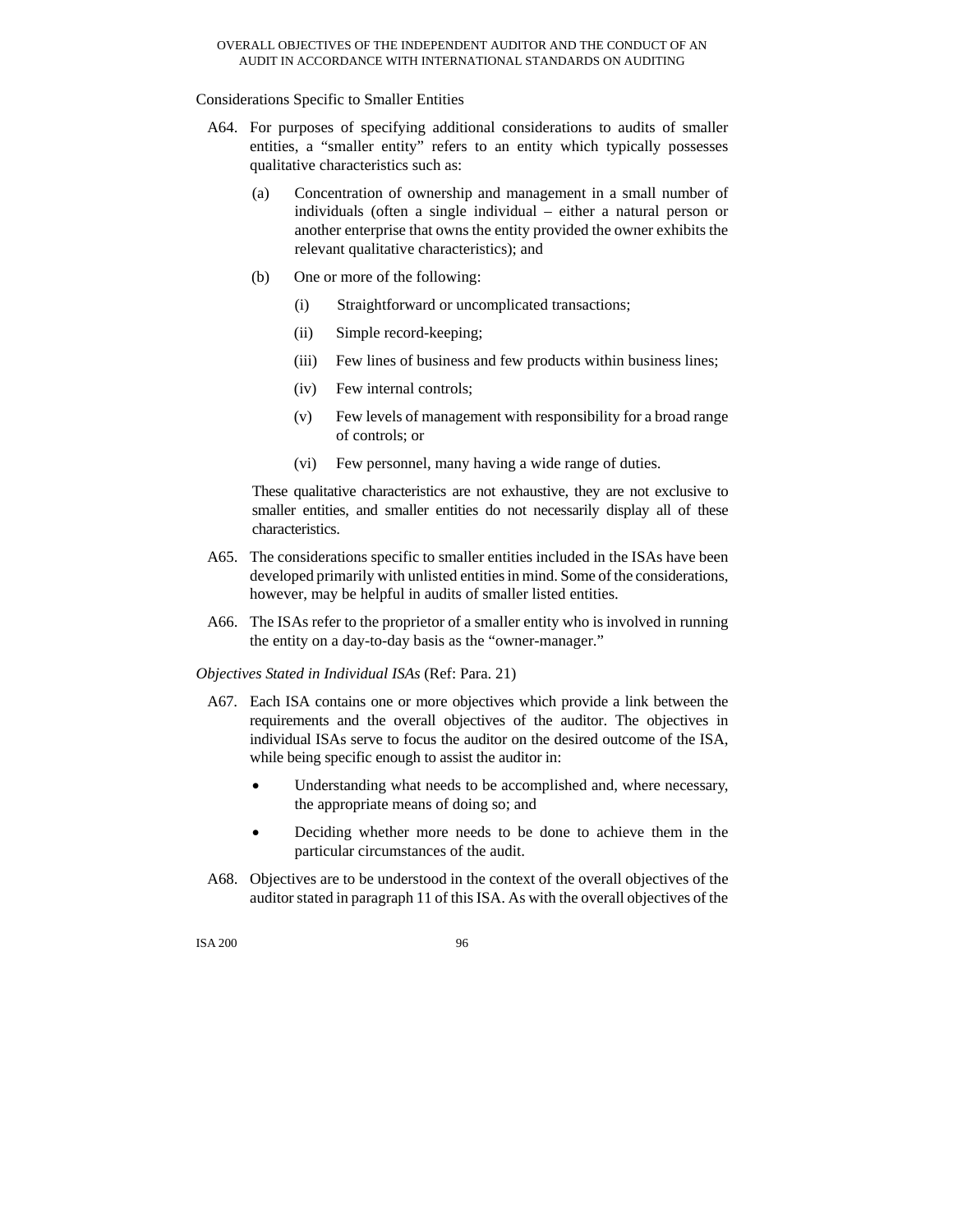auditor, the ability to achieve an individual objective is equally subject to the inherent limitations of an audit.

A69. In using the objectives, the auditor is required to have regard to the interrelationships among the ISAs. This is because, as indicated in paragraph A53, the ISAs deal in some cases with general responsibilities and in others with the application of those responsibilities to specific topics. For example, this ISA requires the auditor to adopt an attitude of professional skepticism; this is necessary in all aspects of planning and performing an audit but is not repeated as a requirement of each ISA. At a more detailed level, ISA 315 and ISA 330 contain, among other things, objectives and requirements that deal with the auditor's responsibilities to identify and assess the risks of material misstatement and to design and perform further audit procedures to respond to those assessed risks, respectively; these objectives and requirements apply throughout the audit. An ISA dealing with specific aspects of the audit (for example, ISA 540) may expand on how the objectives and requirements of such ISAs as ISA 315 and ISA 330 are to be applied in relation to the subject of the ISA but does not repeat them. Thus, in achieving the objective stated in ISA 540, the auditor has regard to the objectives and requirements of other relevant ISAs.

Use of Objectives to Determine Need for Additional Audit Procedures (Ref: Para. 21(a))

A70. The requirements of the ISAs are designed to enable the auditor to achieve the objectives specified in the ISAs, and thereby the overall objectives of the auditor. The proper application of the requirements of the ISAs by the auditor is therefore expected to provide a sufficient basis for the auditor's achievement of the objectives. However, because the circumstances of audit engagements vary widely and all such circumstances cannot be anticipated in the ISAs, the auditor is responsible for determining the audit procedures necessary to fulfill the requirements of the ISAs and to achieve the objectives. In the circumstances of an engagement, there may be particular matters that require the auditor to perform audit procedures in addition to those required by the ISAs to meet the objectives specified in the ISAs.

Use of Objectives to Evaluate Whether Sufficient Appropriate Audit Evidence Has Been Obtained (Ref: Para. 21(b))

- A71. The auditor is required to use the objectives to evaluate whether sufficient appropriate audit evidence has been obtained in the context of the overall objectives of the auditor. If as a result the auditor concludes that the audit evidence is not sufficient and appropriate, then the auditor may follow one or more of the following approaches to meeting the requirement of paragraph 21(b):
	- Evaluate whether further relevant audit evidence has been, or will be, obtained as a result of complying with other ISAs;
	- Extend the work performed in applying one or more requirements; or

AUDITING **AUDITING**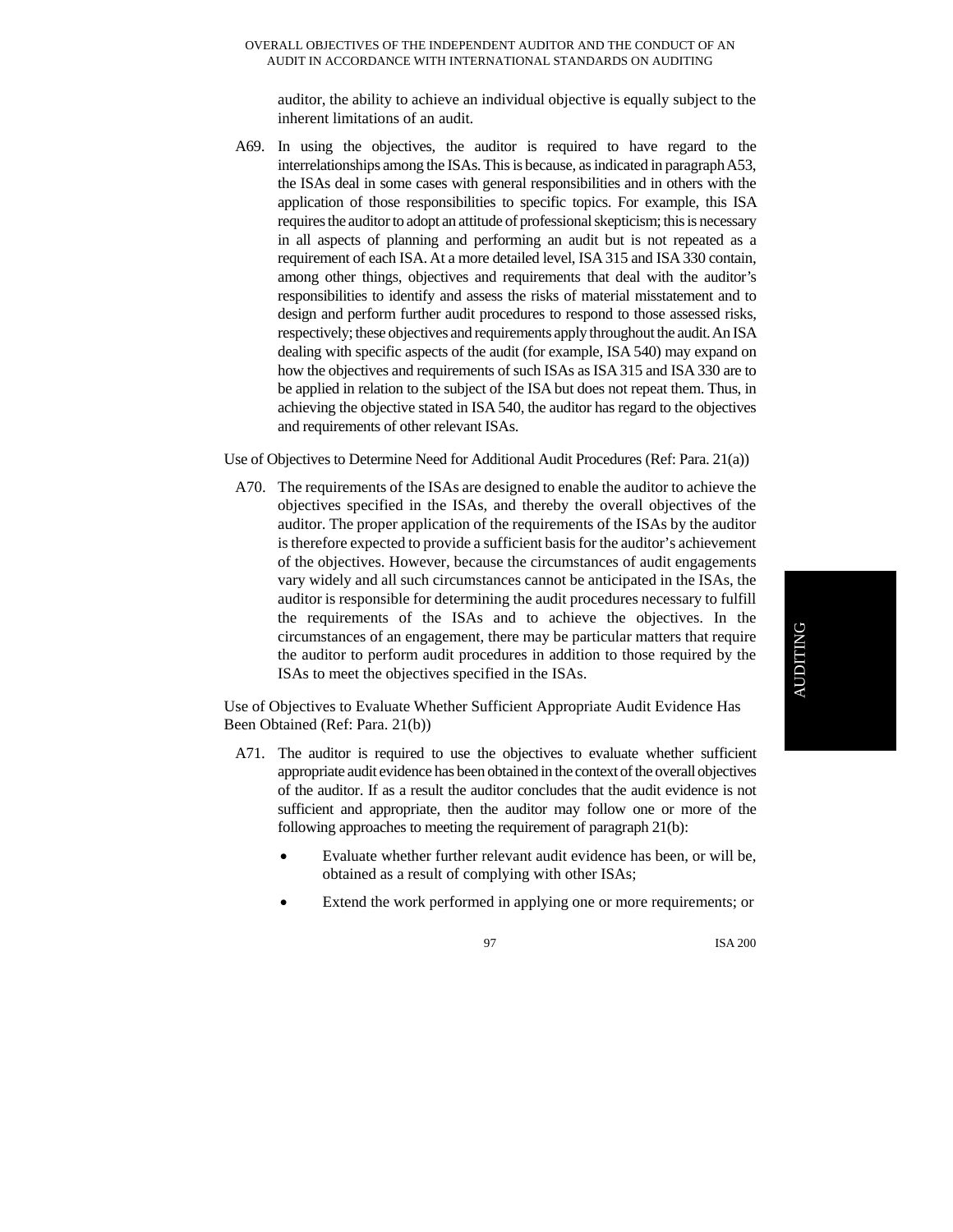• Perform other procedures judged by the auditor to be necessary in the circumstances.

Where none of the above is expected to be practical or possible in the circumstances, the auditor will not be able to obtain sufficient appropriate audit evidence and is required by the ISAs to determine the effect on the auditor's report or on the auditor's ability to complete the engagement.

# *Complying with Relevant Requirements*

Relevant Requirements (Ref: Para. 22)

- A72. In some cases, an ISA (and therefore all of its requirements) may not be relevant in the circumstances. For example, if an entity does not have an internal audit function, nothing in ISA  $610^{26}$  is relevant.
- A73. Within a relevant ISA, there may be conditional requirements. Such a requirement is relevant when the circumstances envisioned in the requirement apply and the condition exists. In general, the conditionality of a requirement will either be explicit or implicit, for example:
	- The requirement to modify the auditor's opinion if there is a limitation of scope<sup>27</sup> represents an explicit conditional requirement.
	- The requirement to communicate significant deficiencies in internal control identified during the audit to those charged with governance,  $28$ which depends on the existence of such identified significant deficiencies; and the requirement to obtain sufficient appropriate audit evidence regarding the presentation and disclosure of segment information in accordance with the applicable financial reporting framework, $2^9$  which depends on that framework requiring or permitting such disclosure, represent implicit conditional requirements.

In some cases, a requirement may be expressed as being conditional on applicable law or regulation. For example, the auditor may be required to withdraw from the audit engagement, *where withdrawal is possible under applicable law or regulation*, or the auditor may be required to do something, *unless prohibited by law or regulation*. Depending on the jurisdiction, the legal or regulatory permission or prohibition may be explicit or implicit.

<sup>26</sup> ISA 610, "Using the Work of Internal Auditors."

<sup>&</sup>lt;sup>27</sup> ISA 705, "Modifications to the Opinion in the Independent Auditor's Report," paragraph 13.

<sup>28</sup> ISA 265, "Communicating Deficiencies in Internal Control to Those Charged with Governance and Management," paragraph 9.

<sup>&</sup>lt;sup>29</sup> ISA 501, "Audit Evidence—Specific Considerations for Selected Items," paragraph 13.

ISA 200 98